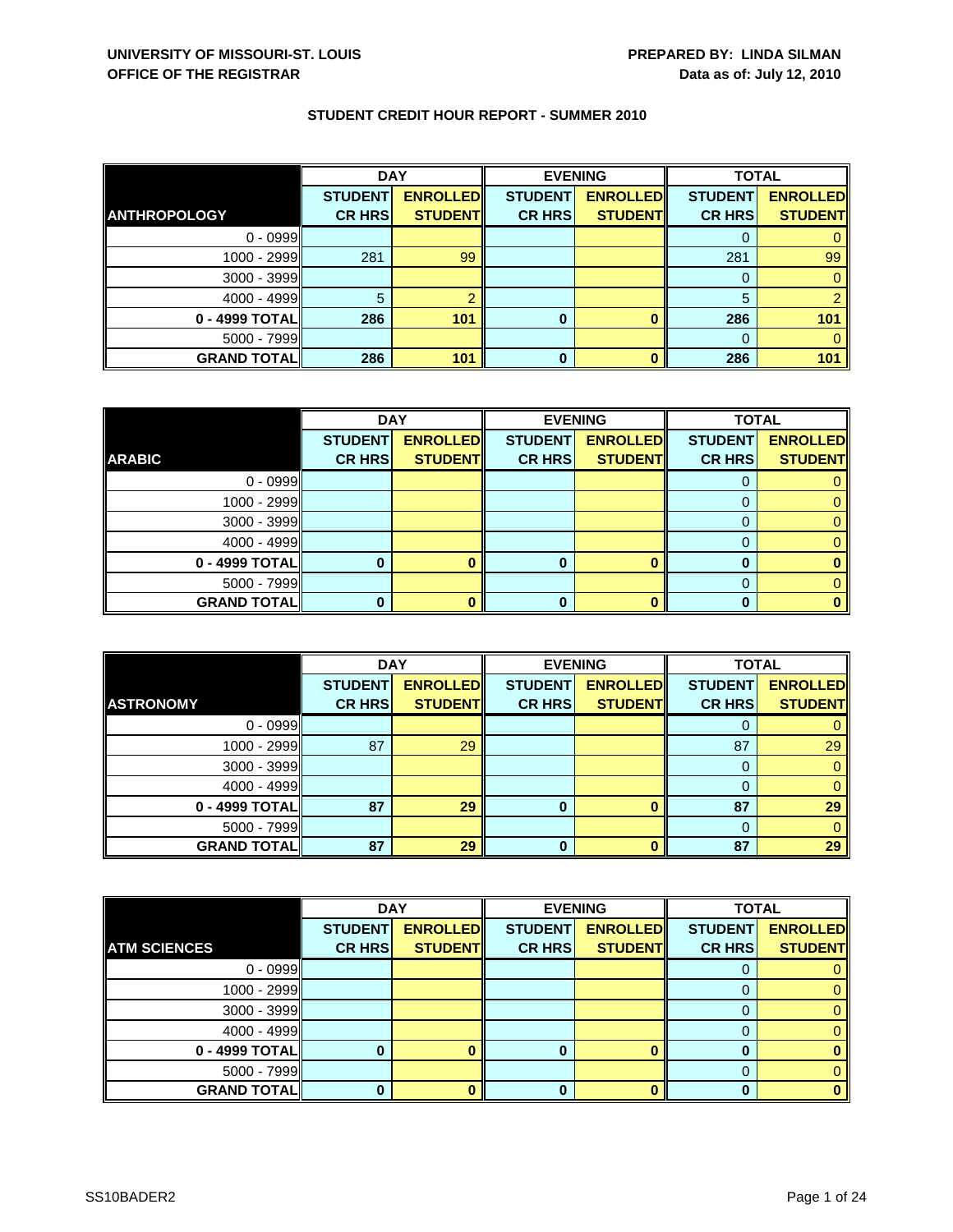|                    | <b>DAY</b>     |                 | <b>EVENING</b> |                 | <b>TOTAL</b>   |                 |
|--------------------|----------------|-----------------|----------------|-----------------|----------------|-----------------|
|                    | <b>STUDENT</b> | <b>ENROLLED</b> | <b>STUDENT</b> | <b>ENROLLED</b> | <b>STUDENT</b> | <b>ENROLLED</b> |
| <b>BIOLOGY</b>     | <b>CR HRS</b>  | <b>STUDENT</b>  | <b>CR HRS</b>  | <b>STUDENT</b>  | <b>CR HRS</b>  | <b>STUDENT</b>  |
| $0 - 0999$         |                |                 |                |                 |                |                 |
| 1000 - 2999        | 438            | 116             | 63             | 24              | 501            | 140             |
| $3000 - 3999$      |                |                 |                |                 | 2              |                 |
| $4000 - 4999$      | 137            | 48              |                |                 | 137            | 48              |
| 0 - 4999 TOTAL     | 577            | 165             | 63             | 24              | 640            | 189             |
| $5000 - 7999$      | 50             | 25              |                |                 | 50             | 25              |
| <b>GRAND TOTAL</b> | 627            | 190             | 63             | 24              | 690            | 214             |

|                    | <b>DAY</b>     |                 |                | <b>EVENING</b>  | <b>TOTAL</b>   |                 |
|--------------------|----------------|-----------------|----------------|-----------------|----------------|-----------------|
|                    | <b>STUDENT</b> | <b>ENROLLED</b> | <b>STUDENT</b> | <b>ENROLLED</b> | <b>STUDENT</b> | <b>ENROLLED</b> |
| <b>CHEMISTRY</b>   | <b>CR HRS</b>  | <b>STUDENT</b>  | <b>CR HRS</b>  | <b>STUDENT</b>  | <b>CR HRS</b>  | <b>STUDENT</b>  |
| $0 - 0999$         |                |                 |                |                 |                |                 |
| $1000 - 2999$      | 215            | 67              | 522            | 174             | 737            | 241             |
| $3000 - 3999$      | 21             | 12              |                |                 | 21             | 12 <sup>1</sup> |
| $4000 - 4999$      |                |                 | 57             | 19              | 57             | 19              |
| 0 - 4999 TOTAL     | 236            | 79              | 579            | 193             | 815            | 272             |
| $5000 - 7999$      | 128            | 38              |                |                 | 128            | 38              |
| <b>GRAND TOTAL</b> | 364            | 117             | 579            | 193             | 943            | 310             |

|                     | <b>DAY</b>     |                 |                | <b>EVENING</b>  | <b>TOTAL</b>   |                 |
|---------------------|----------------|-----------------|----------------|-----------------|----------------|-----------------|
|                     | <b>STUDENT</b> | <b>ENROLLED</b> | <b>STUDENT</b> | <b>ENROLLED</b> | <b>STUDENT</b> | <b>ENROLLED</b> |
| <b>CHINESE</b>      | <b>CR HRS</b>  | <b>STUDENT</b>  | <b>CR HRS</b>  | <b>STUDENT</b>  | <b>CR HRS</b>  | <b>STUDENT</b>  |
| $0 - 0999$          |                |                 |                |                 | O              |                 |
| $1000 - 2999$       | 12             |                 |                |                 | 12             |                 |
| $3000 - 3999$       |                |                 |                |                 |                |                 |
| $4000 - 4999$       |                |                 |                |                 | 0              |                 |
| 0 - 4999 TOTAL      | 12             |                 |                |                 | 12             |                 |
| $5000 - 7999$       |                |                 |                |                 | $\Omega$       |                 |
| <b>GRAND TOTALI</b> | 12             |                 | 0              |                 | 12             |                 |

|                         | <b>DAY</b>     |                 | <b>EVENING</b> |                 | <b>TOTAL</b>   |                 |
|-------------------------|----------------|-----------------|----------------|-----------------|----------------|-----------------|
|                         | <b>STUDENT</b> | <b>ENROLLED</b> | <b>STUDENT</b> | <b>ENROLLED</b> | <b>STUDENT</b> | <b>ENROLLED</b> |
| <b>COMPUTER SCIENCE</b> | <b>CR HRS</b>  | <b>STUDENT</b>  | <b>CR HRS</b>  | <b>STUDENT</b>  | <b>CR HRS</b>  | <b>STUDENT</b>  |
| $0 - 0999$              |                |                 |                |                 | O              | 0               |
| 1000 - 2999             |                |                 | 120            | 40              | 120            | 40              |
| $3000 - 3999$           |                |                 |                |                 | 0              | $\mathbf{0}$    |
| $4000 - 4999$           | 3              |                 | 42             | 14              | 45             | 15              |
| $0 - 4999$ TOTAL        |                |                 | 162            | 54              | 165            | 55              |
| $5000 - 7999$           | 18             | 6               |                |                 | 18             | 6               |
| <b>GRAND TOTAL</b>      | 21             |                 | 162            | 54              | 183            | 61              |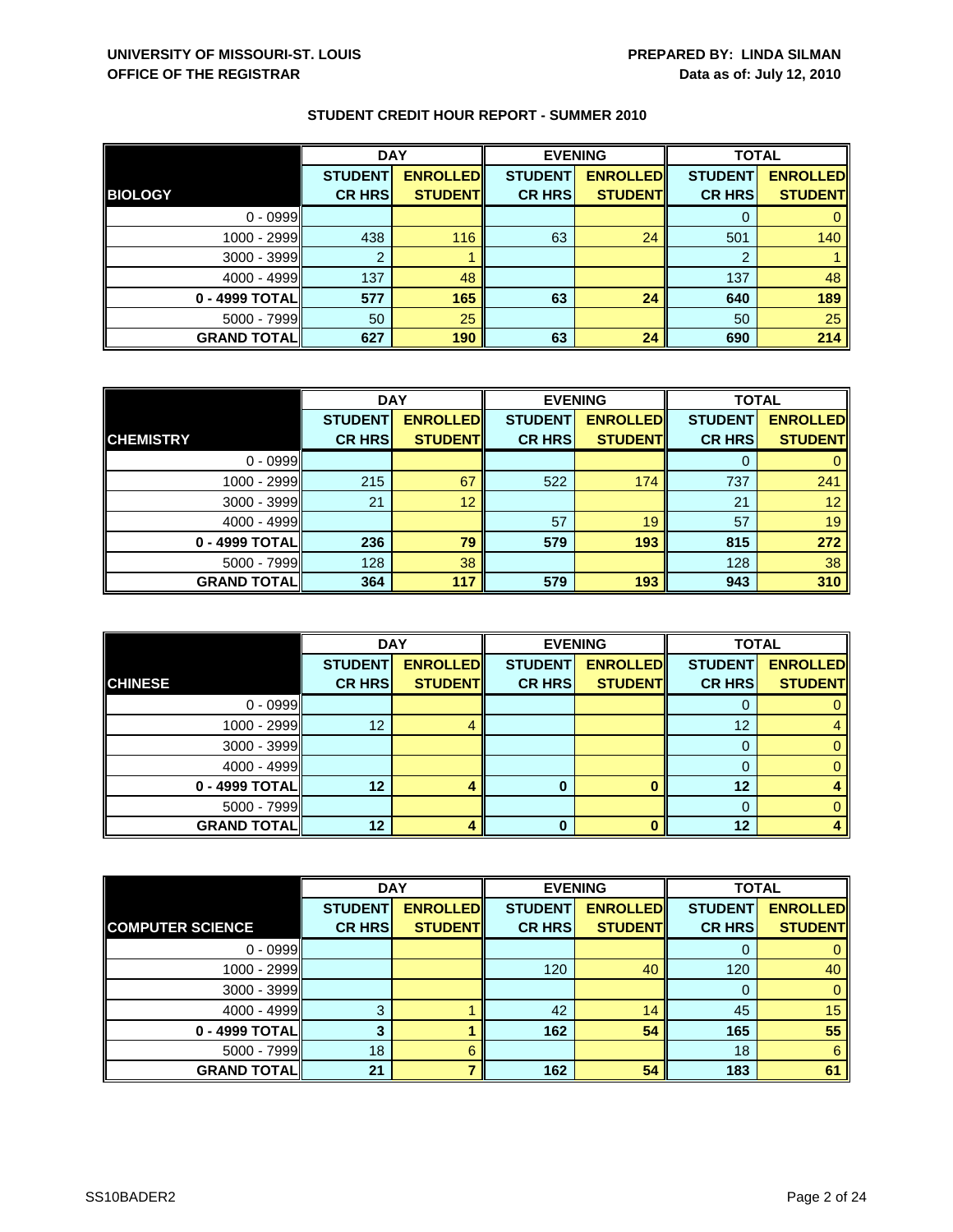|                         | <b>DAY</b>     |                 | <b>EVENING</b> |                 | <b>TOTAL</b>   |                 |
|-------------------------|----------------|-----------------|----------------|-----------------|----------------|-----------------|
|                         | <b>STUDENT</b> | <b>ENROLLED</b> | <b>STUDENT</b> | <b>ENROLLED</b> | <b>STUDENT</b> | <b>ENROLLED</b> |
| <b>CRIMINAL JUSTICE</b> | <b>CR HRS</b>  | <b>STUDENT</b>  | <b>CR HRS</b>  | <b>STUDENT</b>  | <b>CR HRS</b>  | <b>STUDENT</b>  |
| $0 - 0999$              |                |                 |                |                 |                |                 |
| 1000 - 2999             | 357            | 119             | 48             | 16              | 405            | 135             |
| 3000 - 3999             |                |                 |                |                 |                |                 |
| $4000 - 4999$           | 123            | 41              | 45             | 15              | 168            | 56              |
| 0 - 4999 TOTAL          | 481            | 161             | 93             | 31              | 574            | 192             |
| $5000 - 7999$           | 24             | 10              |                |                 | 24             | 10 <sup>°</sup> |
| <b>GRAND TOTAL</b>      | 505            | 171             | 93             | 31              | 598            | 202             |

|                    | <b>DAY</b>     |                 | <b>EVENING</b> |                 | <b>TOTAL</b>   |                 |
|--------------------|----------------|-----------------|----------------|-----------------|----------------|-----------------|
|                    | <b>STUDENT</b> | <b>ENROLLED</b> | <b>STUDENT</b> | <b>ENROLLED</b> | <b>STUDENT</b> | <b>ENROLLED</b> |
| <b>ECONOMICS</b>   | <b>CR HRS</b>  | <b>STUDENT</b>  | <b>CR HRS</b>  | <b>STUDENT</b>  | <b>CR HRS</b>  | <b>STUDENT</b>  |
| $0 - 0999$         |                |                 |                |                 |                |                 |
| $1000 - 2999$      | 178            | 72              | 189            | 63              | 367            | 135             |
| $3000 - 3999$      |                |                 |                |                 | O              |                 |
| $4000 - 4999$      | 18             | 6               |                |                 | 18             | 6               |
| 0 - 4999 TOTAL     | 196            | 78              | 189            | 63              | 385            | 141             |
| $5000 - 7999$      | 3              |                 |                |                 | 3              |                 |
| <b>GRAND TOTAL</b> | 199            | 79              | 189            | 63              | 388            | 142             |

|                    | <b>DAY</b>     |                 | <b>EVENING</b> |                 | <b>TOTAL</b>   |                 |
|--------------------|----------------|-----------------|----------------|-----------------|----------------|-----------------|
|                    | <b>STUDENT</b> | <b>ENROLLED</b> | <b>STUDENT</b> | <b>ENROLLED</b> | <b>STUDENT</b> | <b>ENROLLED</b> |
| <b>ENGLISH</b>     | <b>CR HRS</b>  | <b>STUDENT</b>  | <b>CR HRS</b>  | <b>STUDENT</b>  | <b>CR HRS</b>  | <b>STUDENT</b>  |
| $0 - 0999$         |                |                 |                |                 | O              |                 |
| 1000 - 2999        | 93             | 31              | 90             | 30              | 183            | 61              |
| $3000 - 3999$      | 744            | 248             | 165            | 55              | 909            | 303             |
| $4000 - 4999$      | 39             | 13              | 36             | 12              | 75             | 25              |
| 0 - 4999 TOTAL     | 876            | 292             | 291            | 97              | 1,167          | 389             |
| $5000 - 7999$      | 144            | 48              |                |                 | 144            | 48              |
| <b>GRAND TOTAL</b> | 1,020          | 340             | 291            | 97              | 1,311          | 437             |

|                            | <b>DAY</b>     |                 |                | <b>EVENING</b>  |                | <b>TOTAL</b>    |  |
|----------------------------|----------------|-----------------|----------------|-----------------|----------------|-----------------|--|
| <b>ENGLISH AS A SECOND</b> | <b>STUDENT</b> | <b>ENROLLED</b> | <b>STUDENT</b> | <b>ENROLLED</b> | <b>STUDENT</b> | <b>ENROLLED</b> |  |
| <b>LANGUAGE</b>            | <b>CR HRS</b>  | <b>STUDENT</b>  | <b>CR HRSI</b> | <b>STUDENT</b>  | <b>CR HRSI</b> | <b>STUDENT</b>  |  |
| $0 - 0999$                 |                |                 |                |                 |                |                 |  |
| $1000 - 2999$              |                |                 |                |                 |                | 0.              |  |
| $3000 - 3999$              |                |                 |                |                 | O              |                 |  |
| $4000 - 4999$              |                |                 |                |                 |                |                 |  |
| 0 - 4999 TOTAL             |                |                 |                |                 |                |                 |  |
| $5000 - 7999$              |                |                 |                |                 |                |                 |  |
| <b>GRAND TOTAL</b>         |                |                 |                |                 |                |                 |  |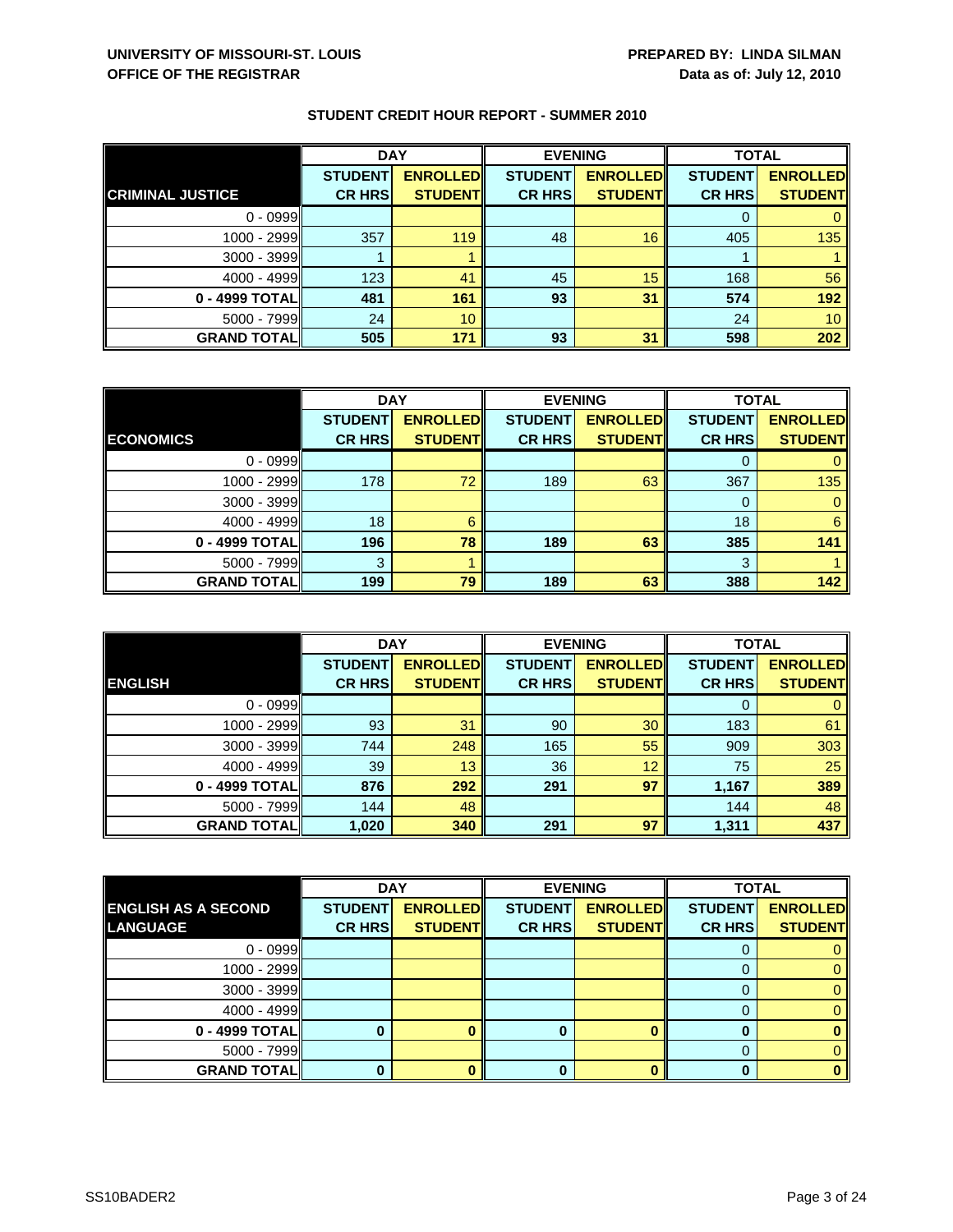|                         | <b>DAY</b>     |                 | <b>EVENING</b> |                 | <b>TOTAL</b>   |                 |
|-------------------------|----------------|-----------------|----------------|-----------------|----------------|-----------------|
|                         | <b>STUDENT</b> | <b>ENROLLED</b> | <b>STUDENT</b> | <b>ENROLLED</b> | <b>STUDENT</b> | <b>ENROLLED</b> |
| <b>FOREIGN LANGUAGE</b> | <b>CR HRS</b>  | <b>STUDENT</b>  | <b>CR HRS</b>  | <b>STUDENT</b>  | <b>CR HRS</b>  | <b>STUDENT</b>  |
| $0 - 0999$              |                |                 |                |                 |                |                 |
| 1000 - 2999             |                |                 |                |                 |                |                 |
| $3000 - 3999$           |                |                 |                |                 |                |                 |
| $4000 - 4999$           |                |                 |                |                 |                |                 |
| 0 - 4999 TOTAL          |                |                 | 0              |                 |                |                 |
| $5000 - 7999$           |                |                 |                |                 |                |                 |
| <b>GRAND TOTAL</b>      |                |                 | 0              |                 |                |                 |

|                    | <b>DAY</b>     |                 |                | <b>EVENING</b>  | <b>TOTAL</b>   |                 |
|--------------------|----------------|-----------------|----------------|-----------------|----------------|-----------------|
|                    | <b>STUDENT</b> | <b>ENROLLED</b> | <b>STUDENT</b> | <b>ENROLLED</b> | <b>STUDENT</b> | <b>ENROLLED</b> |
| <b>FRENCH</b>      | <b>CR HRS</b>  | <b>STUDENT</b>  | <b>CR HRS</b>  | <b>STUDENT</b>  | <b>CR HRS</b>  | <b>STUDENT</b>  |
| $0 - 0999$         |                |                 |                |                 |                |                 |
| 1000 - 2999        | 207            | 53              |                |                 | 207            | 53              |
| $3000 - 3999$      |                |                 |                |                 | 0              |                 |
| $4000 - 4999$      |                |                 |                |                 | O              |                 |
| 0 - 4999 TOTAL     | 207            | 53              | 0              |                 | 207            | 53              |
| $5000 - 7999$      |                |                 |                |                 | $\Omega$       |                 |
| <b>GRAND TOTAL</b> | 207            | 53              | ŋ              | n               | 207            | 53              |

|                     | <b>DAY</b>     |                 | <b>EVENING</b> |                 | <b>TOTAL</b>   |                 |
|---------------------|----------------|-----------------|----------------|-----------------|----------------|-----------------|
|                     | <b>STUDENT</b> | <b>ENROLLED</b> | <b>STUDENT</b> | <b>ENROLLED</b> | <b>STUDENT</b> | <b>ENROLLED</b> |
| <b>GEOGRAPHY</b>    | <b>CR HRS</b>  | <b>STUDENT</b>  | <b>CR HRS</b>  | <b>STUDENT</b>  | <b>CR HRS</b>  | <b>STUDENT</b>  |
| $0 - 0999$          |                |                 |                |                 |                |                 |
| $1000 - 2999$       | 225            | 75              |                |                 | 225            | 75              |
| $3000 - 3999$       |                |                 |                |                 |                |                 |
| $4000 - 4999$       |                |                 |                |                 |                |                 |
| 0 - 4999 TOTAL      | 225            | 75              | 0              |                 | 225            | 75              |
| $5000 - 7999$       |                |                 |                |                 |                | 0               |
| <b>GRAND TOTALI</b> | 225            | 75              | 0              |                 | 225            | 75              |

|                    |                | <b>DAY</b><br><b>EVENING</b> |                |                 | <b>TOTAL</b>   |                 |
|--------------------|----------------|------------------------------|----------------|-----------------|----------------|-----------------|
|                    | <b>STUDENT</b> | <b>ENROLLED</b>              | <b>STUDENT</b> | <b>ENROLLED</b> | <b>STUDENT</b> | <b>ENROLLED</b> |
| <b>GEOLOGY</b>     | <b>CR HRS</b>  | <b>STUDENT</b>               | <b>CR HRS</b>  | <b>STUDENT</b>  | <b>CR HRS</b>  | <b>STUDENT</b>  |
| $0 - 0999$         |                |                              |                |                 | 0              | 0               |
| 1000 - 2999        |                |                              | 140            | 39              | 140            | 39              |
| $3000 - 3999$      |                |                              |                |                 | 0              | $\mathbf{0}$    |
| $4000 - 4999$      |                |                              |                |                 | 0              | $\mathbf{0}$    |
| 0 - 4999 TOTAL     |                |                              | 140            | 39              | 140            | 39              |
| 5000 - 7999        |                |                              |                |                 | $\Omega$       | $\mathbf{0}$    |
| <b>GRAND TOTAL</b> | O              |                              | 140            | 39              | 140            | 39              |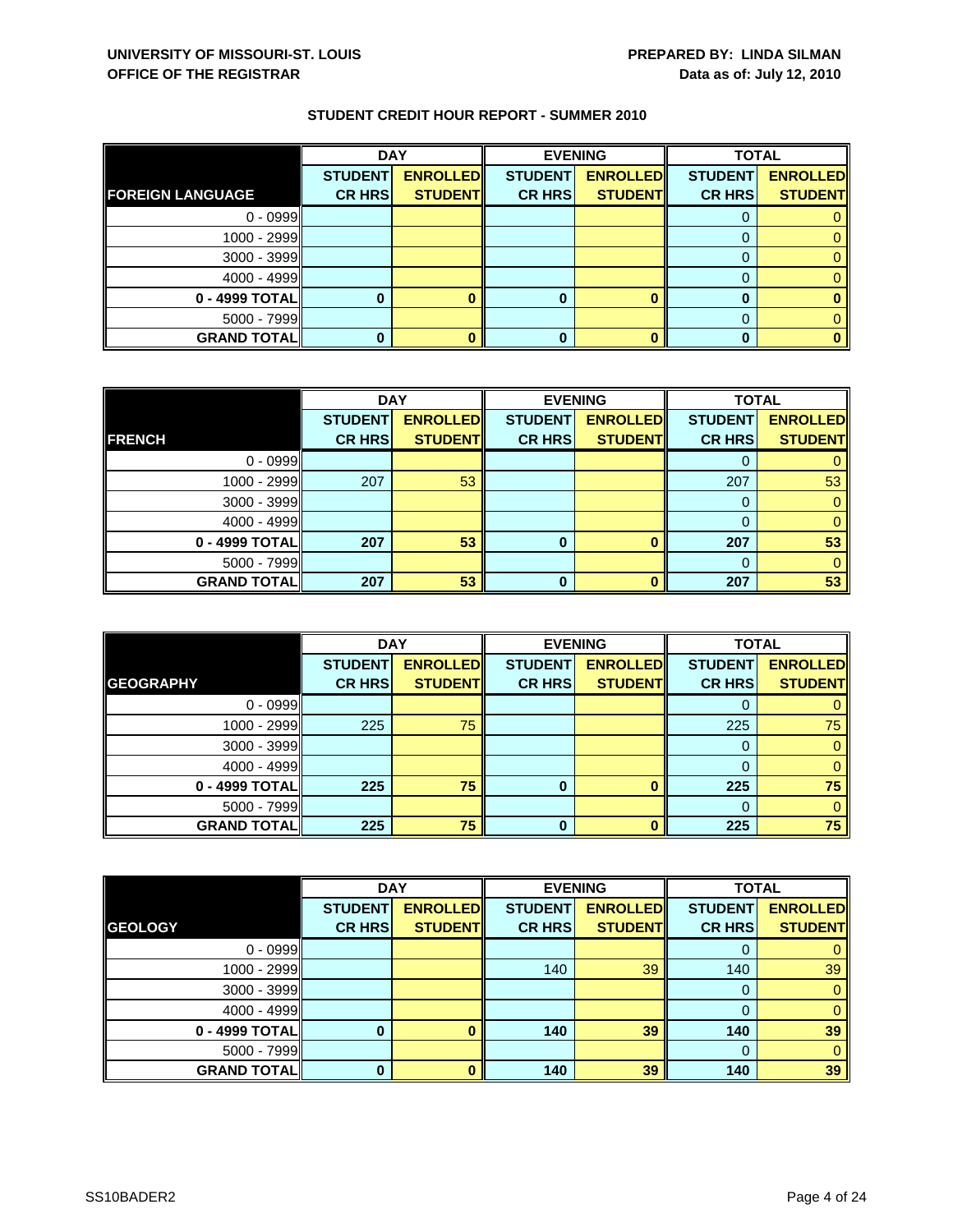|                    | <b>DAY</b>     |                 |                | <b>EVENING</b>  | <b>TOTAL</b>   |                 |
|--------------------|----------------|-----------------|----------------|-----------------|----------------|-----------------|
|                    | <b>STUDENT</b> | <b>ENROLLED</b> | <b>STUDENT</b> | <b>ENROLLED</b> | <b>STUDENT</b> | <b>ENROLLED</b> |
| <b>GERMAN</b>      | <b>CR HRS</b>  | <b>STUDENT</b>  | <b>CR HRS</b>  | <b>STUDENT</b>  | <b>CR HRS</b>  | <b>STUDENT</b>  |
| $0 - 0999$         |                |                 |                |                 | O              |                 |
| $1000 - 2999$      |                |                 |                |                 |                |                 |
| $3000 - 3999$      |                |                 |                |                 | $\Omega$       |                 |
| $4000 - 4999$      |                |                 |                |                 | 4              |                 |
| 0 - 4999 TOTAL     |                |                 | 0              |                 | Д              |                 |
| 5000 - 7999        |                |                 |                |                 | 0              |                 |
| <b>GRAND TOTAL</b> |                |                 |                |                 |                |                 |

|                    | <b>DAY</b>     |                 |                | <b>EVENING</b>  | <b>TOTAL</b>   |                 |
|--------------------|----------------|-----------------|----------------|-----------------|----------------|-----------------|
|                    | <b>STUDENT</b> | <b>ENROLLED</b> | <b>STUDENT</b> | <b>ENROLLED</b> | <b>STUDENT</b> | <b>ENROLLED</b> |
| <b>GERONTOLOGY</b> | <b>CR HRS</b>  | <b>STUDENT</b>  | <b>CR HRS</b>  | <b>STUDENT</b>  | <b>CR HRS</b>  | <b>STUDENT</b>  |
| $0 - 0999$         |                |                 |                |                 | 0              | 0               |
| 1000 - 2999        | 18             | 6               |                |                 | 18             | 6               |
| $3000 - 3999$      |                |                 |                |                 | 0              | $\mathbf{0}$    |
| $4000 - 4999$      |                |                 | 3              |                 | 3              |                 |
| 0 - 4999 TOTAL     | 18             | 6               | 3              |                 | 21             |                 |
| $5000 - 7999$      | 101            | 36              |                |                 | 101            | 36              |
| <b>GRAND TOTAL</b> | 119            | 42              | 3              |                 | 122            | 43              |

|                             | <b>DAY</b>     |                 | <b>EVENING</b> |                 | <b>TOTAL</b>   |                 |
|-----------------------------|----------------|-----------------|----------------|-----------------|----------------|-----------------|
|                             | <b>STUDENT</b> | <b>ENROLLED</b> | <b>STUDENT</b> | <b>ENROLLED</b> | <b>STUDENT</b> | <b>ENROLLED</b> |
| <b>GREEK ANCIENT/MODERN</b> | <b>CR HRS</b>  | <b>STUDENT</b>  | <b>CR HRS</b>  | <b>STUDENT</b>  | <b>CR HRS</b>  | <b>STUDENT</b>  |
| $0 - 0999$                  |                |                 |                |                 | O              |                 |
| 1000 - 2999                 |                |                 |                |                 |                |                 |
| $3000 - 3999$               |                |                 |                |                 |                |                 |
| $4000 - 4999$               |                |                 |                |                 |                |                 |
| 0 - 4999 TOTAL              |                |                 |                |                 |                |                 |
| $5000 - 7999$               |                |                 |                |                 |                |                 |
| <b>GRAND TOTAL</b>          |                |                 | 0              |                 |                |                 |

|                    | <b>DAY</b>     |                 | <b>EVENING</b> |                 | <b>TOTAL</b>   |                 |
|--------------------|----------------|-----------------|----------------|-----------------|----------------|-----------------|
|                    | <b>STUDENT</b> | <b>ENROLLED</b> | <b>STUDENT</b> | <b>ENROLLED</b> | <b>STUDENT</b> | <b>ENROLLED</b> |
| <b>HISTORY</b>     | <b>CR HRS</b>  | <b>STUDENT</b>  | <b>CR HRS</b>  | <b>STUDENT</b>  | <b>CR HRS</b>  | <b>STUDENT</b>  |
| $0 - 0999$         |                |                 |                |                 | 0              | $\mathbf{0}$    |
| 1000 - 2999        | 309            | 103             |                |                 | 309            | 103             |
| 3000 - 3999        | 18             | 6               |                |                 | 18             | $6\phantom{1}$  |
| $4000 - 4999$      |                |                 |                |                 | $\mathbf 0$    | $\overline{0}$  |
| 0 - 4999 TOTAL     | 327            | 109             | $\bf{0}$       | O               | 327            | 109             |
| 5000 - 7999        | 33             | 11              |                |                 | 33             | 11              |
| <b>GRAND TOTAL</b> | 360            | 120             | 0              | O               | 360            | 120             |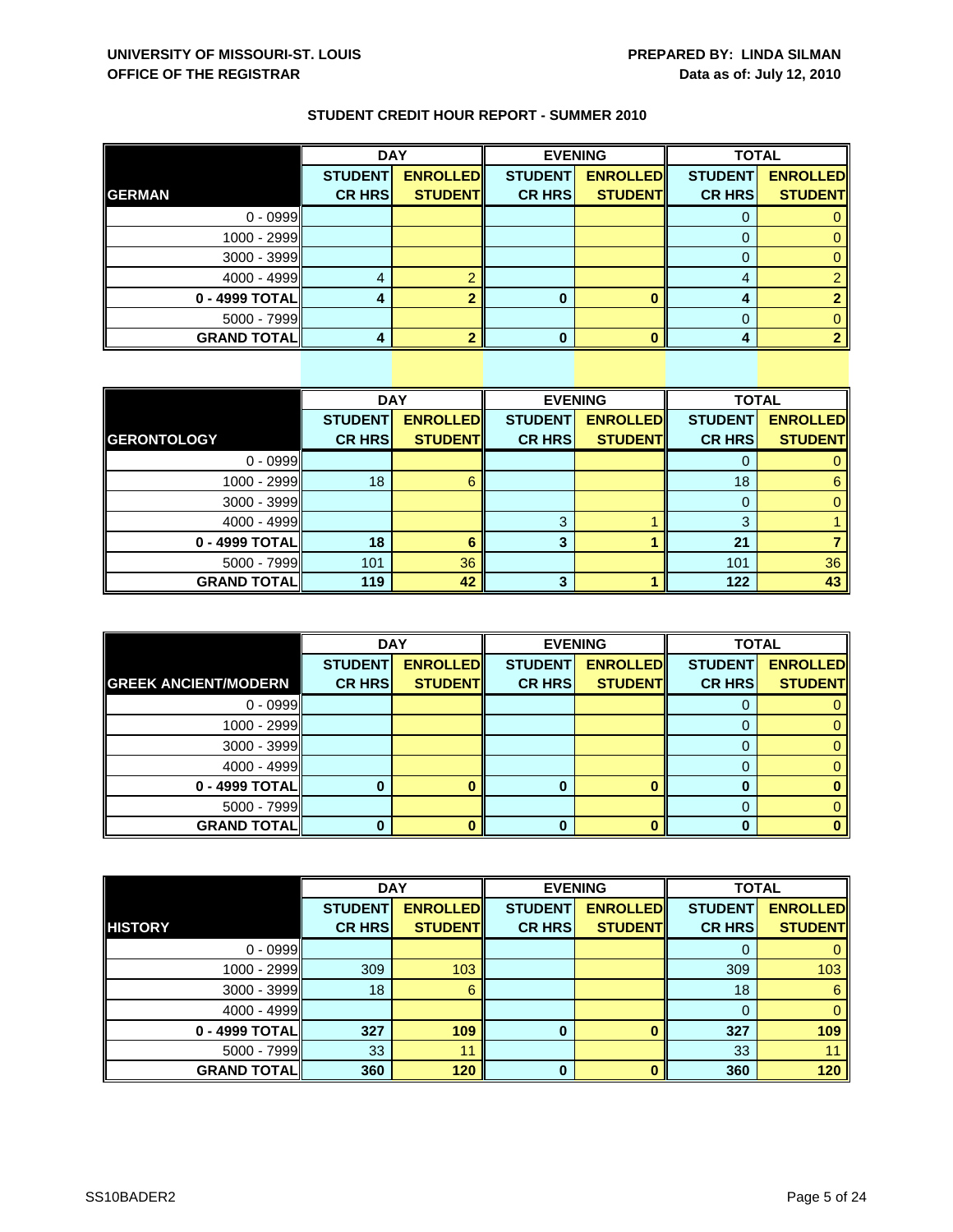|                    | <b>DAY</b>     |                 | <b>EVENING</b> |                 | <b>TOTAL</b>   |                 |
|--------------------|----------------|-----------------|----------------|-----------------|----------------|-----------------|
|                    | <b>STUDENT</b> | <b>ENROLLED</b> | <b>STUDENT</b> | <b>ENROLLED</b> | <b>STUDENT</b> | <b>ENROLLED</b> |
| <b>HONORS</b>      | <b>CR HRS</b>  | <b>STUDENT</b>  | <b>CR HRS</b>  | <b>STUDENT</b>  | <b>CR HRS</b>  | <b>STUDENT</b>  |
| $0 - 0999$         |                |                 |                |                 |                |                 |
| 1000 - 2999        | 24             |                 |                |                 | 24             |                 |
| 3000 - 3999        | 24             |                 |                |                 | 24             | 8               |
| $4000 - 4999$      | 34             | 16              |                |                 | 34             | 16              |
| 0 - 4999 TOTAL     | 82             | 32              | 0              |                 | 82             | 32              |
| $5000 - 7999$      |                |                 |                |                 |                |                 |
| <b>GRAND TOTAL</b> | 82             | 32              | $\bf{0}$       |                 | 82             | 32              |

|                          | <b>DAY</b>     |                 |                | <b>EVENING</b>  | <b>TOTAL</b>   |                 |
|--------------------------|----------------|-----------------|----------------|-----------------|----------------|-----------------|
|                          | <b>STUDENT</b> | <b>ENROLLED</b> | <b>STUDENT</b> | <b>ENROLLED</b> | <b>STUDENT</b> | <b>ENROLLED</b> |
| <b>INTERDISCIPLINARY</b> | <b>CR HRS</b>  | <b>STUDENT</b>  | <b>CR HRS</b>  | <b>STUDENT</b>  | <b>CR HRS</b>  | <b>STUDENT</b>  |
| $0 - 0999$               |                |                 |                |                 |                |                 |
| 1000 - 2999              |                |                 |                |                 |                |                 |
| $3000 - 3999$            |                |                 |                |                 |                |                 |
| $4000 - 4999$            |                |                 |                |                 |                |                 |
| 0 - 4999 TOTAL           |                |                 | o              |                 | O              |                 |
| $5000 - 7999$            |                |                 |                |                 |                |                 |
| <b>GRAND TOTAL</b>       |                |                 |                | ∩               |                |                 |

|                    | <b>DAY</b>     |                 |                | <b>EVENING</b>  | <b>TOTAL</b>   |                 |
|--------------------|----------------|-----------------|----------------|-----------------|----------------|-----------------|
|                    | <b>STUDENT</b> | <b>ENROLLED</b> | <b>STUDENT</b> | <b>ENROLLED</b> | <b>STUDENT</b> | <b>ENROLLED</b> |
| <b>ITALIAN</b>     | <b>CR HRS</b>  | <b>STUDENT</b>  | <b>CR HRS</b>  | <b>STUDENT</b>  | <b>CR HRS</b>  | <b>STUDENT</b>  |
| $0 - 0999$         |                |                 |                |                 | O              |                 |
| $1000 - 2999$      |                |                 |                |                 |                |                 |
| $3000 - 3999$      |                |                 |                |                 |                |                 |
| $4000 - 4999$      |                |                 |                |                 | 0              |                 |
| 0 - 4999 TOTAL     |                |                 |                |                 |                |                 |
| $5000 - 7999$      |                |                 |                |                 |                |                 |
| <b>GRAND TOTAL</b> |                |                 | 0              |                 | O              |                 |

|                    | <b>DAY</b>     |                 |                | <b>EVENING</b>  | <b>TOTAL</b>   |                 |
|--------------------|----------------|-----------------|----------------|-----------------|----------------|-----------------|
|                    | <b>STUDENT</b> | <b>ENROLLED</b> | <b>STUDENT</b> | <b>ENROLLED</b> | <b>STUDENT</b> | <b>ENROLLED</b> |
| <b>JAPANESE</b>    | <b>CR HRS</b>  | <b>STUDENT</b>  | <b>CR HRS</b>  | <b>STUDENT</b>  | <b>CR HRS</b>  | <b>STUDENT</b>  |
| $0 - 0999$         |                |                 |                |                 | O              |                 |
| $1000 - 2999$      | 12             | 4               |                |                 | 12             | 4               |
| $3000 - 3999$      |                |                 |                |                 | 0              | 0.              |
| $4000 - 4999$      |                |                 |                |                 |                | 0               |
| $0 - 4999$ TOTAL   | 12             |                 | 0              |                 | 12             |                 |
| $5000 - 7999$      |                |                 |                |                 | 0              | 0               |
| <b>GRAND TOTAL</b> | 12             |                 |                |                 | 12             |                 |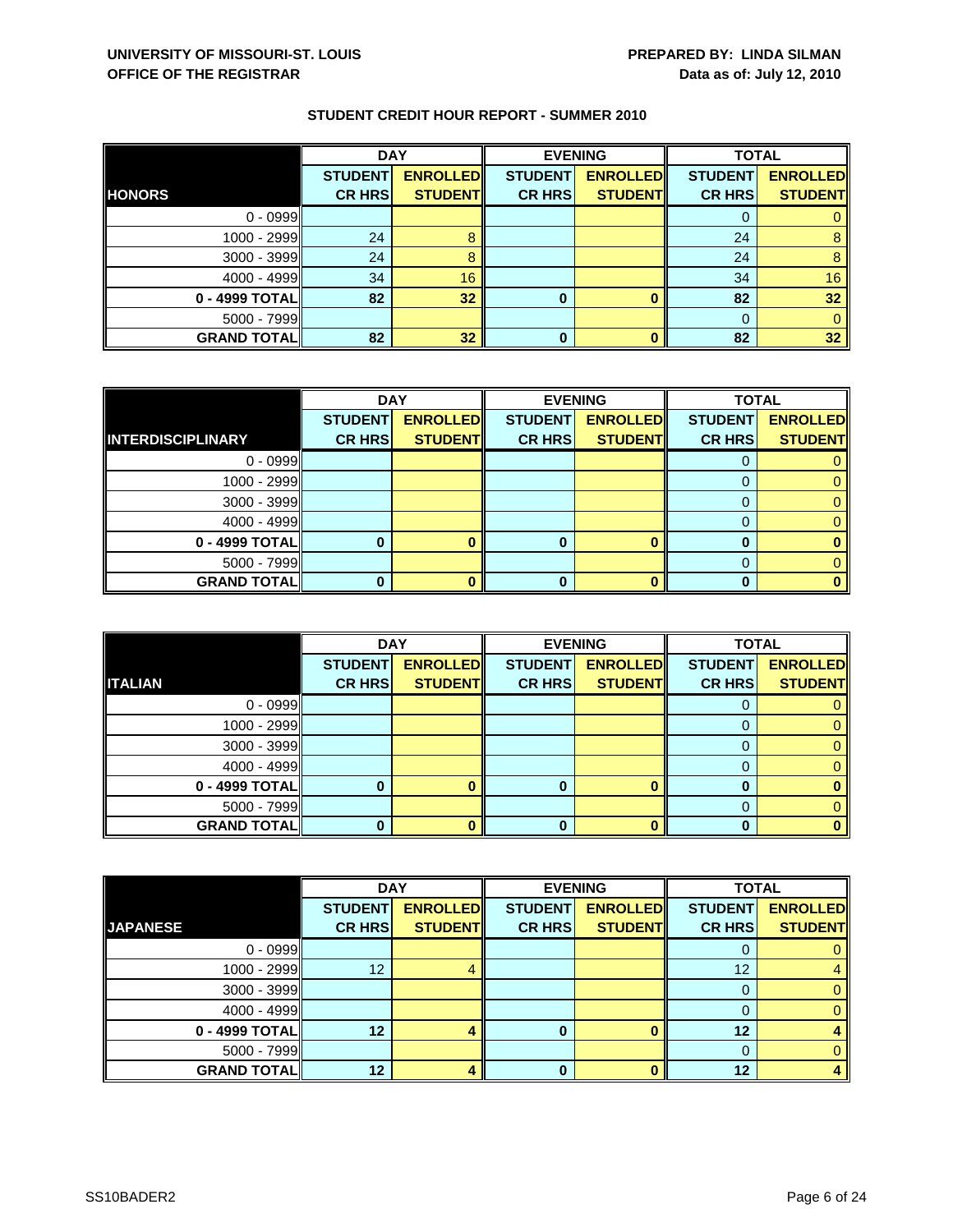|                    | <b>DAY</b>     |                 | <b>EVENING</b> |                 | <b>TOTAL</b>   |                 |
|--------------------|----------------|-----------------|----------------|-----------------|----------------|-----------------|
|                    | <b>STUDENT</b> | <b>ENROLLED</b> | <b>STUDENT</b> | <b>ENROLLED</b> | <b>STUDENT</b> | <b>ENROLLED</b> |
| <b>LATIN</b>       | <b>CR HRS</b>  | <b>STUDENT</b>  | <b>CR HRS</b>  | <b>STUDENT</b>  | <b>CR HRS</b>  | <b>STUDENT</b>  |
| $0 - 0999$         |                |                 |                |                 |                |                 |
| 1000 - 2999        |                |                 |                |                 |                |                 |
| 3000 - 3999        |                |                 |                |                 |                |                 |
| $4000 - 4999$      |                |                 |                |                 |                |                 |
| 0 - 4999 TOTAL     |                |                 | 0              |                 |                |                 |
| 5000 - 7999        |                |                 |                |                 |                |                 |
| <b>GRAND TOTAL</b> |                |                 |                |                 |                |                 |

|                    | <b>DAY</b>     |                 | <b>EVENING</b> |                 | <b>TOTAL</b>   |                 |
|--------------------|----------------|-----------------|----------------|-----------------|----------------|-----------------|
|                    | <b>STUDENT</b> | <b>ENROLLED</b> | <b>STUDENT</b> | <b>ENROLLED</b> | <b>STUDENT</b> | <b>ENROLLED</b> |
| <b>MATHEMATICS</b> | <b>CR HRS</b>  | <b>STUDENT</b>  | <b>CR HRS</b>  | <b>STUDENT</b>  | <b>CR HRS</b>  | <b>STUDENT</b>  |
| $0 - 0999$         | 33             | 11              |                |                 | 33             |                 |
| $1000 - 2999$      | 671            | 191             | 875            | 291             | 1,546          | 482             |
| $3000 - 3999$      |                |                 | 45             | 15              | 45             | 15              |
| $4000 - 4999$      |                |                 | 45             | 15              | 45             | 15              |
| 0 - 4999 TOTAL     | 704            | 202             | 965            | 321             | 1,669          | 523             |
| $5000 - 7999$      | 8              | 4               |                |                 | 8              |                 |
| <b>GRAND TOTAL</b> | 712            | 206             | 965            | 321             | 1,677          | 527             |

|                    | <b>DAY</b>                      |                                    |                                 | <b>EVENING</b>                     | <b>TOTAL</b>                    |                                   |
|--------------------|---------------------------------|------------------------------------|---------------------------------|------------------------------------|---------------------------------|-----------------------------------|
| <b>PHILOSOPHY</b>  | <b>STUDENT</b><br><b>CR HRS</b> | <b>ENROLLED</b><br><b>STUDENTI</b> | <b>STUDENT</b><br><b>CR HRS</b> | <b>ENROLLED</b><br><b>STUDENTI</b> | <b>STUDENT</b><br><b>CR HRS</b> | <b>ENROLLED</b><br><b>STUDENT</b> |
|                    |                                 |                                    |                                 |                                    |                                 |                                   |
| $0 - 0999$         |                                 |                                    |                                 |                                    | $\Omega$                        |                                   |
| 1000 - 2999        | 435                             | 145                                | 48                              | 16                                 | 483                             | 161                               |
| 3000 - 3999        | 132                             | 44                                 |                                 |                                    | 132                             | 44                                |
| $4000 - 4999$      | 12                              | 4                                  |                                 |                                    | 12                              |                                   |
| 0 - 4999 TOTAL     | 579                             | 193                                | 48                              | 16                                 | 627                             | 209                               |
| $5000 - 7999$      | 63                              | 21                                 |                                 |                                    | 63                              | 21                                |
| <b>GRAND TOTAL</b> | 642                             | 214                                | 48                              | 16                                 | 690                             | 230                               |

|                    | <b>DAY</b>     |                 |                | <b>EVENING</b>  | <b>TOTAL</b>   |                 |
|--------------------|----------------|-----------------|----------------|-----------------|----------------|-----------------|
|                    | <b>STUDENT</b> | <b>ENROLLED</b> | <b>STUDENT</b> | <b>ENROLLED</b> | <b>STUDENT</b> | <b>ENROLLED</b> |
| <b>PHYSICS</b>     | <b>CR HRS</b>  | <b>STUDENT</b>  | <b>CR HRS</b>  | <b>STUDENT</b>  | <b>CR HRS</b>  | <b>STUDENT</b>  |
| $0 - 0999$         |                |                 |                |                 |                | 0               |
| 1000 - 2999        | 971            | 249             |                |                 | 971            | 249             |
| $3000 - 3999$      | 4              | 4               |                |                 | 4              | 4               |
| $4000 - 4999$      |                |                 |                |                 |                | $\mathbf{0}$    |
| 0 - 4999 TOTAL     | 975            | 253             | 0              |                 | 975            | 253             |
| $5000 - 7999$      | 17             |                 |                |                 | 17             |                 |
| <b>GRAND TOTAL</b> | 992            | 260             | 0              |                 | 992            | 260             |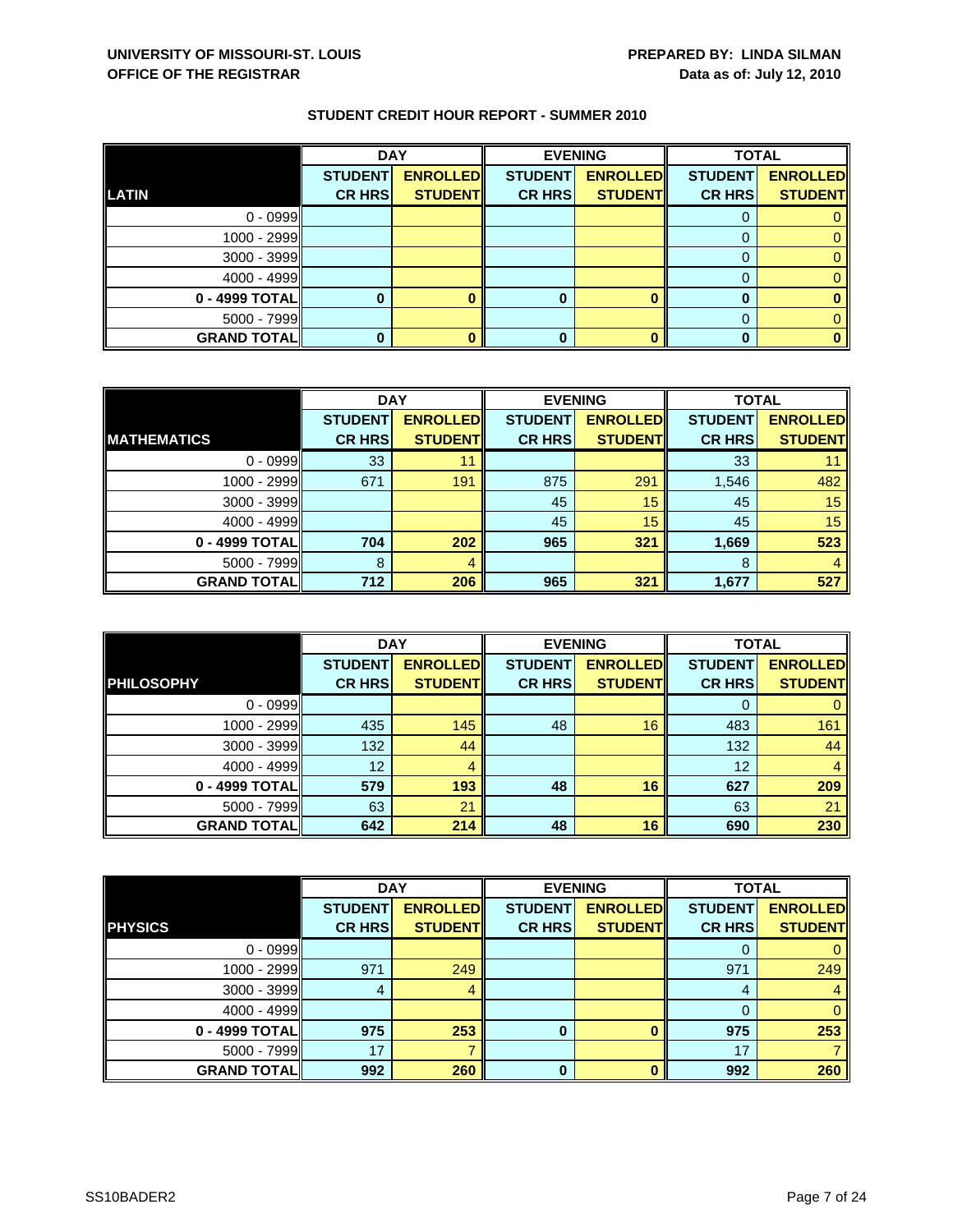|                          | <b>DAY</b>     |                 | <b>EVENING</b> |                 | <b>TOTAL</b>   |                 |
|--------------------------|----------------|-----------------|----------------|-----------------|----------------|-----------------|
|                          | <b>STUDENT</b> | <b>ENROLLED</b> | <b>STUDENT</b> | <b>ENROLLED</b> | <b>STUDENT</b> | <b>ENROLLED</b> |
| <b>POLITICAL SCIENCE</b> | <b>CR HRS</b>  | <b>STUDENT</b>  | <b>CR HRS</b>  | <b>STUDENT</b>  | <b>CR HRS</b>  | <b>STUDENT</b>  |
| $0 - 0999$               |                |                 |                |                 |                |                 |
| $1000 - 2999$            | 96             | 32              | 15             | 5               | 111            | 37              |
| 3000 - 3999              | 14             | 4               |                |                 | 14             |                 |
| $4000 - 4999$            |                |                 |                |                 |                |                 |
| 0 - 4999 TOTAL           | 110            | 36              | 15             |                 | 125            | 41              |
| $5000 - 7999$            |                |                 |                |                 | $\Omega$       |                 |
| <b>GRAND TOTAL</b>       | 110            | 36              | 15             | 5               | 125            | 41              |

|                    | <b>DAY</b>     |                 | <b>EVENING</b> |                 | <b>TOTAL</b>   |                 |
|--------------------|----------------|-----------------|----------------|-----------------|----------------|-----------------|
|                    | <b>STUDENT</b> | <b>ENROLLED</b> | <b>STUDENT</b> | <b>ENROLLED</b> | <b>STUDENT</b> | <b>ENROLLED</b> |
| <b>PSYCHOLOGY</b>  | <b>CR HRS</b>  | <b>STUDENT</b>  | <b>CR HRS</b>  | <b>STUDENT</b>  | <b>CR HRS</b>  | <b>STUDENT</b>  |
| $0 - 0999$         |                |                 |                |                 |                |                 |
| 1000 - 2999        | 603            | 195             | 75             | 25              | 678            | 220             |
| $3000 - 3999$      | 76             | 28              |                |                 | 76             | 28              |
| $4000 - 4999$      | 39             | 13              | 57             | 19              | 96             | 32              |
| 0 - 4999 TOTAL     | 718            | 236             | 132            | 44              | 850            | 280             |
| $5000 - 7999$      | 168            | 103             |                |                 | 168            | 103             |
| <b>GRAND TOTAL</b> | 886            | 339             | 132            | 44              | 1,018          | 383             |

|                                        | <b>DAY</b>                      |                                   |                                 | <b>EVENING</b>                    | <b>TOTAL</b>                    |                                   |
|----------------------------------------|---------------------------------|-----------------------------------|---------------------------------|-----------------------------------|---------------------------------|-----------------------------------|
| <b>SCHOOL OF</b><br><b>SOCIAL WORK</b> | <b>STUDENT</b><br><b>CR HRS</b> | <b>ENROLLED</b><br><b>STUDENT</b> | <b>STUDENT</b><br><b>CR HRS</b> | <b>ENROLLED</b><br><b>STUDENT</b> | <b>STUDENT</b><br><b>CR HRS</b> | <b>ENROLLED</b><br><b>STUDENT</b> |
|                                        |                                 |                                   |                                 |                                   |                                 |                                   |
| $0 - 0999$                             |                                 |                                   |                                 |                                   | O                               |                                   |
| 1000 - 2999                            |                                 |                                   |                                 |                                   | 3                               |                                   |
| $3000 - 3999$                          |                                 |                                   |                                 |                                   |                                 |                                   |
| $4000 - 4999$                          | 90                              | 30                                | 180                             | 60                                | 270                             | 90                                |
| 0 - 4999 TOTAL                         | 93                              | 31                                | 180                             | 60                                | 273                             | 91                                |
| $5000 - 7999$                          | 242                             | 82                                |                                 |                                   | 242                             | 82                                |
| <b>GRAND TOTALI</b>                    | 335                             | 113                               | 180                             | 60                                | 515                             | 173                               |

|                    | <b>DAY</b>     |                 | <b>EVENING</b> |                 | <b>TOTAL</b>   |                 |
|--------------------|----------------|-----------------|----------------|-----------------|----------------|-----------------|
|                    | <b>STUDENT</b> | <b>ENROLLED</b> | <b>STUDENT</b> | <b>ENROLLED</b> | <b>STUDENT</b> | <b>ENROLLED</b> |
| <b>SOCIOLOGY</b>   | <b>CR HRS</b>  | <b>STUDENT</b>  | <b>CR HRS</b>  | <b>STUDENT</b>  | <b>CR HRS</b>  | <b>STUDENT</b>  |
| $0 - 0999$         |                |                 |                |                 | 0              | $\mathbf{0}$    |
| 1000 - 2999        | 255            | 85              |                |                 | 255            | 85              |
| 3000 - 3999        |                |                 | 27             | 9               | 27             | 9               |
| 4000 - 4999        | 39             | 13              | 3              |                 | 42             | 14              |
| 0 - 4999 TOTAL     | 294            | 98              | 30             | 10              | 324            | 108             |
| $5000 - 7999$      |                |                 |                |                 | $\Omega$       | $\mathbf{0}$    |
| <b>GRAND TOTAL</b> | 294            | 98              | 30             | 10              | 324            | 108             |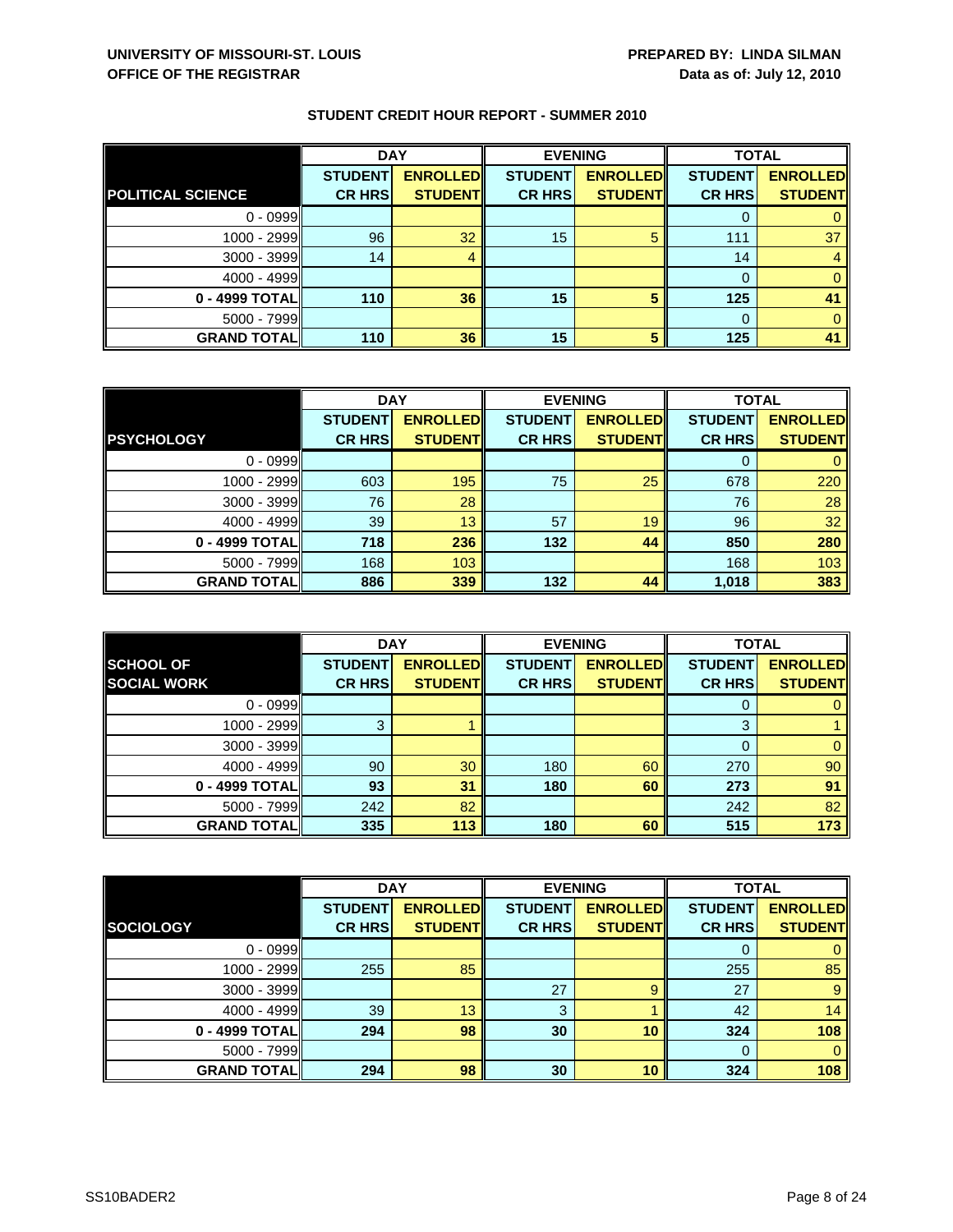|                    | <b>DAY</b>     |                 | <b>EVENING</b> |                 | <b>TOTAL</b>   |                 |
|--------------------|----------------|-----------------|----------------|-----------------|----------------|-----------------|
|                    | <b>STUDENT</b> | <b>ENROLLED</b> | <b>STUDENT</b> | <b>ENROLLED</b> | <b>STUDENT</b> | <b>ENROLLED</b> |
| <b>SPANISH</b>     | <b>CR HRS</b>  | <b>STUDENT</b>  | <b>CR HRS</b>  | <b>STUDENT</b>  | <b>CR HRS</b>  | <b>STUDENT</b>  |
| $0 - 0999$         |                |                 |                |                 |                |                 |
| 1000 - 2999        | 410            | 104             |                |                 | 410            | 104             |
| 3000 - 3999        | 6              |                 |                |                 | 6              |                 |
| $4000 - 4999$      | 9              |                 |                |                 | 9              |                 |
| $0 - 4999$ TOTAL   | 425            | 109             | 0              |                 | 425            | 109             |
| $5000 - 7999$      |                |                 |                |                 |                |                 |
| <b>GRAND TOTAL</b> | 425            | 109             | 0              |                 | 425            | 109             |

|                             | <b>DAY</b>     |                 | <b>EVENING</b> |                 | <b>TOTAL</b>   |                 |
|-----------------------------|----------------|-----------------|----------------|-----------------|----------------|-----------------|
| <b>WOMEN'S &amp; GENDER</b> | <b>STUDENT</b> | <b>ENROLLED</b> | <b>STUDENT</b> | <b>ENROLLED</b> | <b>STUDENT</b> | <b>ENROLLED</b> |
| <b>STUDIES</b>              | <b>CR HRS</b>  | <b>STUDENT</b>  | <b>CR HRS</b>  | <b>STUDENT</b>  | <b>CR HRS</b>  | <b>STUDENT</b>  |
| $0 - 0999$                  |                |                 |                |                 |                |                 |
| $1000 - 2999$               | 33             | 11              |                |                 | 33             |                 |
| $3000 - 3999$               |                |                 |                |                 |                |                 |
| $4000 - 4999$               |                |                 |                |                 |                |                 |
| $0 - 4999$ TOTAL            | 33             | 11              | 0              |                 | 33             |                 |
| $5000 - 7999$               | 3              |                 |                |                 | 0              |                 |
| <b>GRAND TOTAL</b>          | 36             | 12              | U              |                 | 36             | 12              |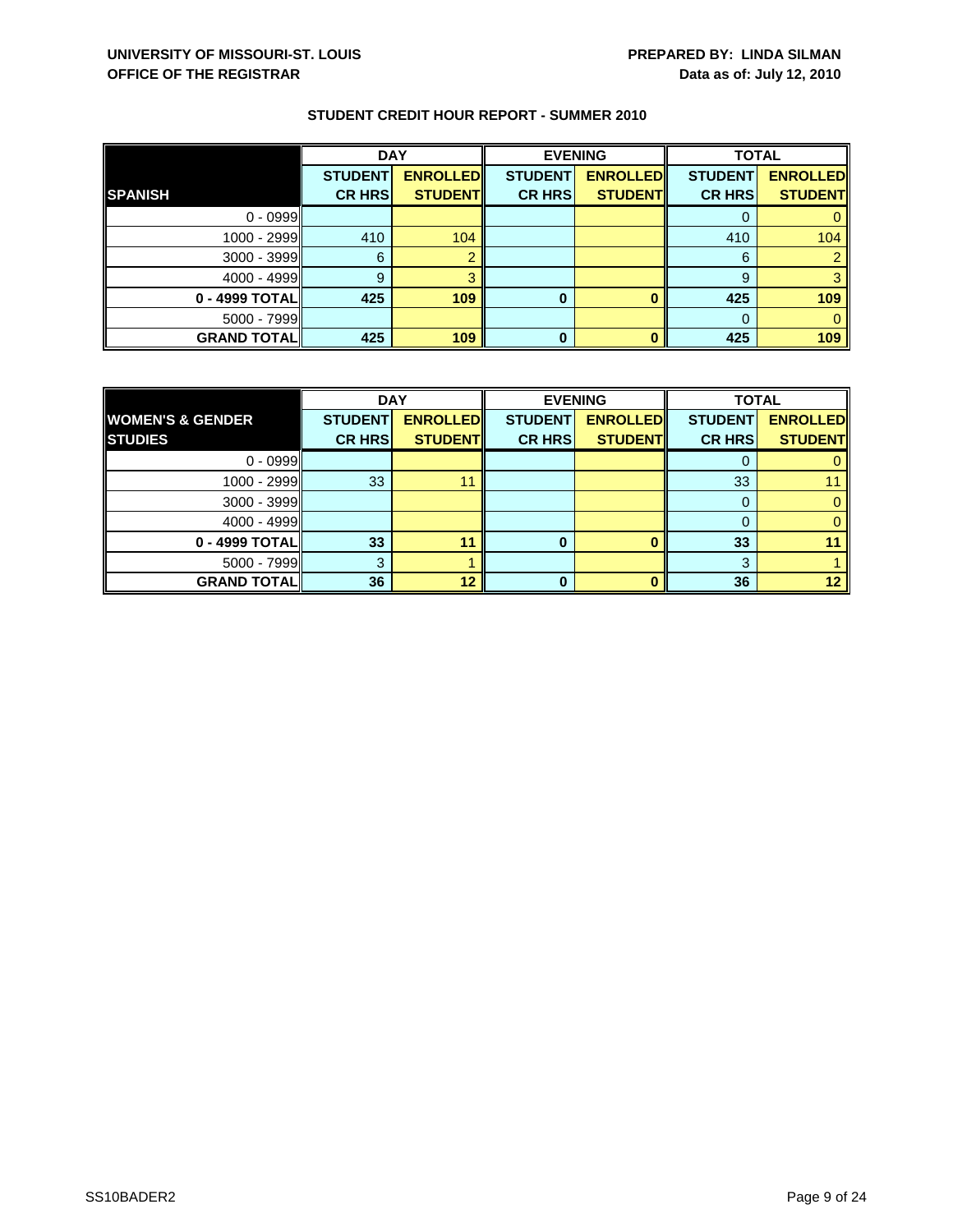|                      | <b>DAY</b>     |                 | <b>EVENING</b> |                 | <b>TOTAL</b>   |                 |
|----------------------|----------------|-----------------|----------------|-----------------|----------------|-----------------|
|                      | <b>STUDENT</b> | <b>ENROLLED</b> | <b>STUDENT</b> | <b>ENROLLED</b> | <b>STUDENT</b> | <b>ENROLLED</b> |
| <b>APPLIED MUSIC</b> | <b>CR HRS</b>  | <b>STUDENT</b>  | <b>CR HRS</b>  | <b>STUDENT</b>  | <b>CR HRS</b>  | <b>STUDENT</b>  |
| $0 - 0999$           |                |                 |                |                 |                |                 |
| 1000 - 2999          |                |                 |                |                 |                |                 |
| 3000 - 3999          |                |                 |                |                 |                |                 |
| $4000 - 4999$        |                |                 |                |                 |                |                 |
| 0 - 4999 TOTAL       |                |                 |                |                 |                |                 |
| 5000 - 7999          |                |                 |                |                 |                |                 |
| <b>GRAND TOTAL</b>   |                |                 |                |                 |                |                 |

|                      | <b>DAY</b>     |                 | <b>EVENING</b> |                 | <b>TOTAL</b>   |                 |
|----------------------|----------------|-----------------|----------------|-----------------|----------------|-----------------|
|                      | <b>STUDENT</b> | <b>ENROLLED</b> | <b>STUDENT</b> | <b>ENROLLED</b> | <b>STUDENT</b> | <b>ENROLLED</b> |
| <b>ART EDUCATION</b> | <b>CR HRS</b>  | <b>STUDENT</b>  | <b>CR HRS</b>  | <b>STUDENT</b>  | <b>CR HRS</b>  | <b>STUDENT</b>  |
| $0 - 0999$           |                |                 |                |                 |                |                 |
| 1000 - 2999          | 48             | 16              |                |                 | 48             | 16              |
| $3000 - 3999$        |                |                 |                |                 |                |                 |
| $4000 - 4999$        | 3              |                 |                |                 | 3              |                 |
| 0 - 4999 TOTAL       | 51             | 17              |                |                 | 51             |                 |
| $5000 - 7999$        |                |                 |                |                 |                |                 |
| <b>GRAND TOTAL</b>   | 51             | 17              |                | $\mathbf{a}$    | 51             |                 |

|                    | <b>DAY</b>                      |                                   |                                 | <b>EVENING</b>                    | <b>TOTAL</b>                    |                                   |
|--------------------|---------------------------------|-----------------------------------|---------------------------------|-----------------------------------|---------------------------------|-----------------------------------|
| <b>ART HISTORY</b> | <b>STUDENT</b><br><b>CR HRS</b> | <b>ENROLLED</b><br><b>STUDENT</b> | <b>STUDENT</b><br><b>CR HRS</b> | <b>ENROLLED</b><br><b>STUDENT</b> | <b>STUDENT</b><br><b>CR HRS</b> | <b>ENROLLED</b><br><b>STUDENT</b> |
|                    |                                 |                                   |                                 |                                   |                                 |                                   |
| $0 - 0999$         |                                 |                                   |                                 |                                   | O                               |                                   |
| 1000 - 2999        | 138                             | 46                                |                                 |                                   | 138                             | 46                                |
| $3000 - 3999$      |                                 |                                   |                                 |                                   | 0                               | 0                                 |
| $4000 - 4999$      |                                 |                                   |                                 |                                   | $\Omega$                        |                                   |
| 0 - 4999 TOTAL     | 138                             | 46                                | 0                               | n                                 | 138                             | 46                                |
| $5000 - 7999$      |                                 |                                   |                                 |                                   | $\Omega$                        | 0                                 |
| <b>GRAND TOTAL</b> | 138                             | 46                                | 0                               |                                   | 138                             | 46                                |

|                      | <b>DAY</b>     |                 |                | <b>EVENING</b>  |                | <b>TOTAL</b>    |  |
|----------------------|----------------|-----------------|----------------|-----------------|----------------|-----------------|--|
|                      | <b>STUDENT</b> | <b>ENROLLED</b> | <b>STUDENT</b> | <b>ENROLLED</b> | <b>STUDENT</b> | <b>ENROLLED</b> |  |
| <b>COMMUNICATION</b> | <b>CR HRS</b>  | <b>STUDENT</b>  | <b>CR HRS</b>  | <b>STUDENT</b>  | <b>CR HRS</b>  | <b>STUDENT</b>  |  |
| $0 - 0999$           |                |                 |                |                 | O              | 0               |  |
| 1000 - 2999          | 768            | 256             | 27             | 9               | 795            | 265             |  |
| $3000 - 3999$        | 330            | 110             |                |                 | 330            | 110             |  |
| $4000 - 4999$        | 126            | 34              |                |                 | 126            | 34              |  |
| 0 - 4999 TOTAL       | 1,224          | 400             | 27             | 9               | 1,251          | 409             |  |
| $5000 - 7999$        | 35             | 11              |                |                 | 35             | 11              |  |
| <b>GRAND TOTAL</b>   | 1,259          | 411             | 27             | 9               | 1,286          | 420             |  |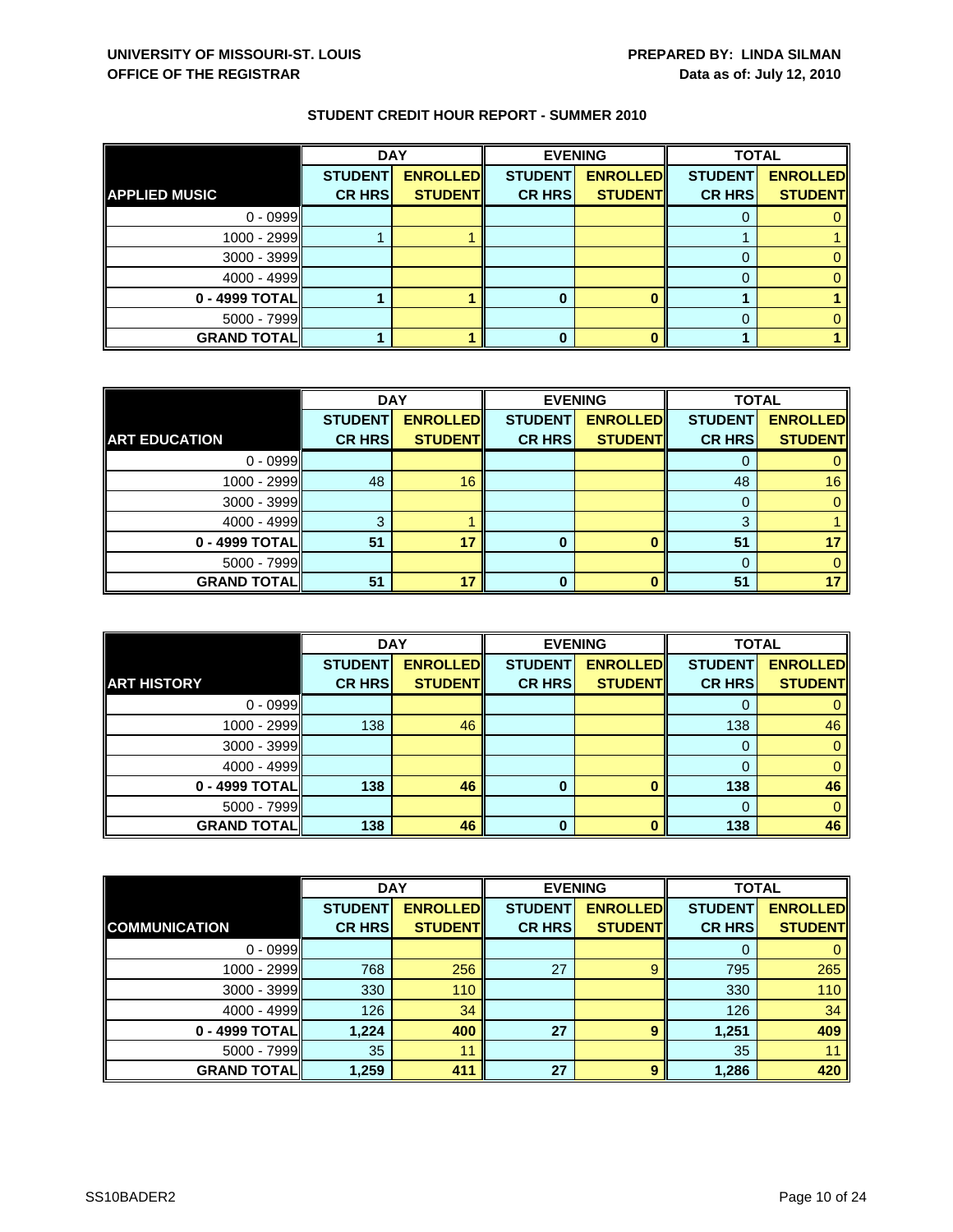|                    | <b>DAY</b>     |                 |                | <b>EVENING</b>  | <b>TOTAL</b>   |                 |
|--------------------|----------------|-----------------|----------------|-----------------|----------------|-----------------|
| <b>ENSEMBLE</b>    | <b>STUDENT</b> | <b>ENROLLED</b> | <b>STUDENT</b> | <b>ENROLLED</b> | <b>STUDENT</b> | <b>ENROLLED</b> |
| <b>PERFORMANCE</b> | <b>CR HRS</b>  | <b>STUDENT</b>  | <b>CR HRS</b>  | <b>STUDENT</b>  | <b>CR HRS</b>  | <b>STUDENT</b>  |
| $0 - 0999$         |                |                 |                |                 |                |                 |
| 1000 - 2999        |                |                 |                |                 |                |                 |
| 3000 - 3999        |                |                 |                |                 |                |                 |
| $4000 - 4999$      |                |                 |                |                 |                |                 |
| 0 - 4999 TOTAL     |                |                 |                |                 |                |                 |
| $5000 - 7999$      |                |                 |                |                 |                |                 |
| <b>GRAND TOTAL</b> |                |                 |                |                 |                |                 |

|                      | <b>DAY</b>     |                  | <b>EVENING</b> |                 | <b>TOTAL</b>   |                 |
|----------------------|----------------|------------------|----------------|-----------------|----------------|-----------------|
|                      | <b>STUDENT</b> | <b>ENROLLEDI</b> | <b>STUDENT</b> | <b>ENROLLED</b> | <b>STUDENT</b> | <b>ENROLLED</b> |
| <b>MEDIA STUDIES</b> | <b>CR HRS</b>  | <b>STUDENT</b>   | <b>CR HRS</b>  | <b>STUDENT</b>  | <b>CR HRS</b>  | <b>STUDENT</b>  |
| $0 - 0999$           |                |                  |                |                 |                |                 |
| $1000 - 2999$        | 429            | 143              |                |                 | 429            | 143             |
| $3000 - 3999$        | 60             | 12               |                |                 | 60             | 12 <sup>1</sup> |
| $4000 - 4999$        | 18             | 6                |                |                 | 18             | 6               |
| 0 - 4999 TOTAL       | 507            | 161              | 0              |                 | 507            | 161             |
| $5000 - 7999$        |                |                  |                |                 |                |                 |
| <b>GRAND TOTAL</b>   | 507            | 161              | O              |                 | 507            | 161             |

|                        | <b>DAY</b>                      |                                   |                                 | <b>EVENING</b>                    | <b>TOTAL</b>                    |                                   |
|------------------------|---------------------------------|-----------------------------------|---------------------------------|-----------------------------------|---------------------------------|-----------------------------------|
| <b>MUSIC EDUCATION</b> | <b>STUDENT</b><br><b>CR HRS</b> | <b>ENROLLED</b><br><b>STUDENT</b> | <b>STUDENT</b><br><b>CR HRS</b> | <b>ENROLLED</b><br><b>STUDENT</b> | <b>STUDENT</b><br><b>CR HRS</b> | <b>ENROLLED</b><br><b>STUDENT</b> |
|                        |                                 |                                   |                                 |                                   |                                 |                                   |
| $0 - 0999$             |                                 |                                   |                                 |                                   | O                               |                                   |
| 1000 - 2999            |                                 |                                   |                                 |                                   |                                 |                                   |
| $3000 - 3999$          | 87                              | 29                                |                                 |                                   | 87                              | 29                                |
| $4000 - 4999$          |                                 |                                   |                                 |                                   | 0                               |                                   |
| 0 - 4999 TOTAL         | 87                              | 29                                | 0                               | O                                 | 87                              | 29                                |
| $5000 - 7999$          | 53                              | 19                                |                                 |                                   | 53                              | 19                                |
| <b>GRAND TOTALI</b>    | 140                             | 48                                | 0                               |                                   | 140                             | 48                                |

|                      | <b>DAY</b>     |                 |                | <b>EVENING</b>  | <b>TOTAL</b>   |                 |
|----------------------|----------------|-----------------|----------------|-----------------|----------------|-----------------|
|                      | <b>STUDENT</b> | <b>ENROLLED</b> | <b>STUDENT</b> | <b>ENROLLED</b> | <b>STUDENT</b> | <b>ENROLLED</b> |
| <b>MUSIC HISTORY</b> | <b>CR HRS</b>  | <b>STUDENT</b>  | <b>CR HRS</b>  | <b>STUDENT</b>  | <b>CR HRS</b>  | <b>STUDENT</b>  |
| $0 - 0999$           |                |                 |                |                 | 0              |                 |
| 1000 - 2999          | 24             |                 |                |                 | 24             | 8               |
| 3000 - 3999          |                |                 |                |                 | $\Omega$       | 0               |
| $4000 - 4999$        |                |                 |                |                 |                |                 |
| 0 - 4999 TOTAL       | 25             | 9               | 0              |                 | 25             | 9               |
| $5000 - 7999$        |                |                 |                |                 | $\Omega$       | 0               |
| <b>GRAND TOTAL</b>   | 25             | q               | ŋ              |                 | 25             | 9               |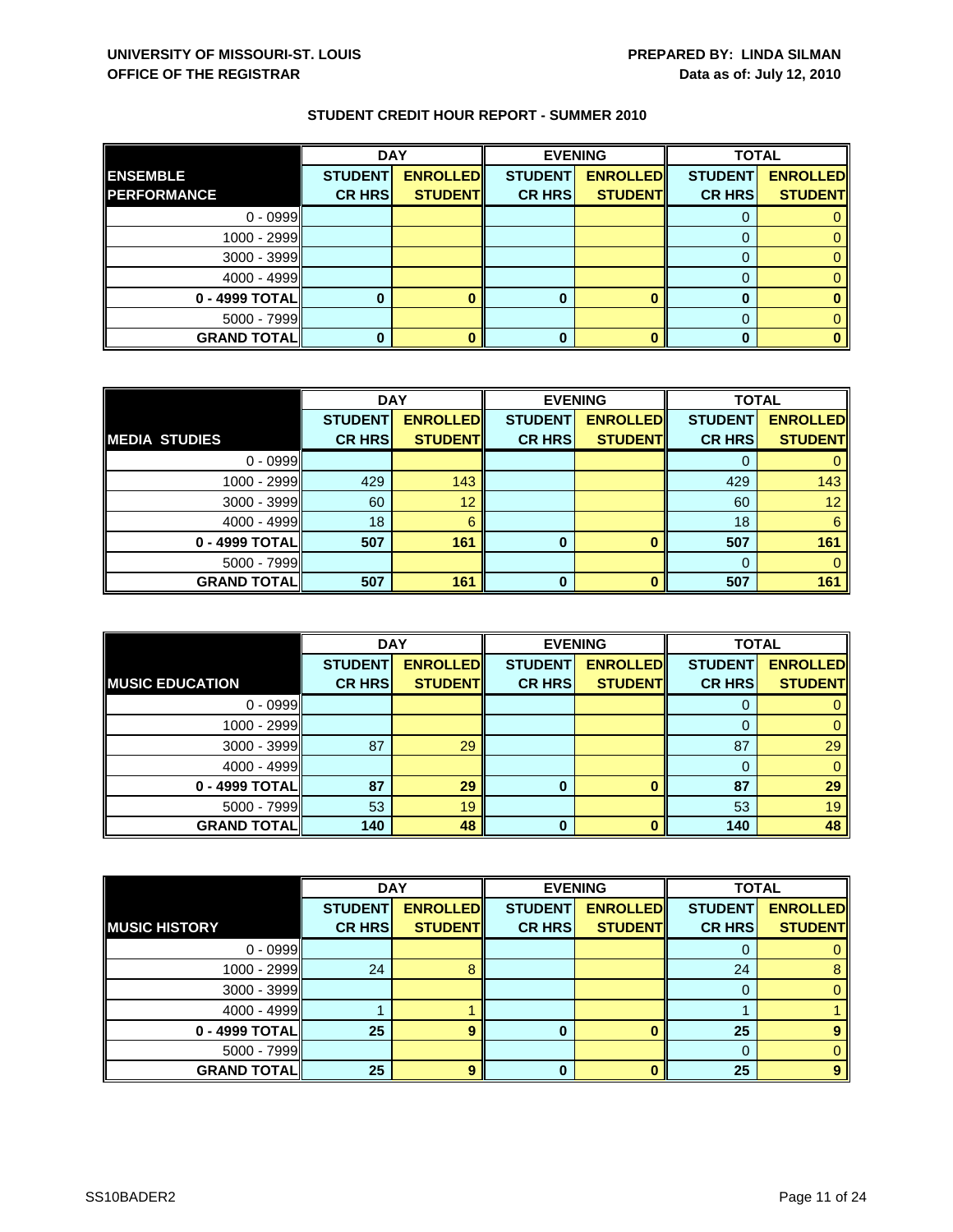|                    | <b>DAY</b>     |                 |                | <b>EVENING</b>  | <b>TOTAL</b>   |                 |
|--------------------|----------------|-----------------|----------------|-----------------|----------------|-----------------|
|                    | <b>STUDENT</b> | <b>ENROLLED</b> | <b>STUDENT</b> | <b>ENROLLED</b> | <b>STUDENT</b> | <b>ENROLLED</b> |
| <b>PEDAGOGY</b>    | <b>CR HRS</b>  | <b>STUDENT</b>  | <b>CR HRS</b>  | <b>STUDENT</b>  | <b>CR HRS</b>  | <b>STUDENT</b>  |
| $0 - 0999$         |                |                 |                |                 |                |                 |
| 1000 - 2999        |                |                 |                |                 |                |                 |
| 3000 - 3999        |                |                 |                |                 |                |                 |
| $4000 - 4999$      |                |                 |                |                 |                |                 |
| 0 - 4999 TOTAL     |                |                 |                |                 |                |                 |
| $5000 - 7999$      |                |                 |                |                 |                |                 |
| <b>GRAND TOTAL</b> |                |                 |                |                 |                |                 |

|                    | <b>DAY</b>     |                 | <b>EVENING</b> |                 | <b>TOTAL</b>   |                 |
|--------------------|----------------|-----------------|----------------|-----------------|----------------|-----------------|
|                    | <b>STUDENT</b> | <b>ENROLLED</b> | <b>STUDENT</b> | <b>ENROLLED</b> | <b>STUDENT</b> | <b>ENROLLED</b> |
| <b>PRACTICUM</b>   | <b>CR HRS</b>  | <b>STUDENT</b>  | <b>CR HRS</b>  | <b>STUDENT</b>  | <b>CR HRS</b>  | <b>STUDENT</b>  |
| $0 - 0999$         |                |                 |                |                 |                |                 |
| 1000 - 2999        |                |                 |                |                 | $\mathbf{O}$   |                 |
| $3000 - 3999$      |                |                 |                |                 |                |                 |
| $4000 - 4999$      |                |                 |                |                 |                |                 |
| 0 - 4999 TOTAL     |                |                 |                |                 | O              |                 |
| $5000 - 7999$      |                |                 |                |                 |                |                 |
| <b>GRAND TOTAL</b> |                |                 |                | ŋ               |                |                 |

|                     | <b>DAY</b>                      |                                   | <b>EVENING</b>                  |                                   | <b>TOTAL</b>                    |                                   |
|---------------------|---------------------------------|-----------------------------------|---------------------------------|-----------------------------------|---------------------------------|-----------------------------------|
| <b>STUDIO ART</b>   | <b>STUDENT</b><br><b>CR HRS</b> | <b>ENROLLED</b><br><b>STUDENT</b> | <b>STUDENT</b><br><b>CR HRS</b> | <b>ENROLLED</b><br><b>STUDENT</b> | <b>STUDENT</b><br><b>CR HRS</b> | <b>ENROLLED</b><br><b>STUDENT</b> |
| $0 - 0999$          |                                 |                                   |                                 |                                   | O                               |                                   |
| $1000 - 2999$       | 72                              | 24                                | 30                              | 10                                | 102                             | 34                                |
| $3000 - 3999$       | 12                              | 4                                 |                                 |                                   | 12                              |                                   |
| $4000 - 4999$       |                                 |                                   |                                 |                                   | $\Omega$                        |                                   |
| 0 - 4999 TOTAL      | 84                              | 28                                | 30                              | 10                                | 114                             | 38                                |
| $5000 - 7999$       |                                 |                                   |                                 |                                   | $\Omega$                        | 0                                 |
| <b>GRAND TOTALI</b> | 84                              | 28                                | 30                              | 10                                | 114                             | 38                                |

|                    | <b>DAY</b>     |                 |                | <b>EVENING</b>  | <b>TOTAL</b>   |                 |
|--------------------|----------------|-----------------|----------------|-----------------|----------------|-----------------|
|                    | <b>STUDENT</b> | <b>ENROLLED</b> | <b>STUDENT</b> | <b>ENROLLED</b> | <b>STUDENT</b> | <b>ENROLLED</b> |
| <b>THEATRE</b>     | <b>CR HRS</b>  | <b>STUDENT</b>  | <b>CR HRS</b>  | <b>STUDENT</b>  | <b>CR HRS</b>  | <b>STUDENT</b>  |
| $0 - 0999$         |                |                 |                |                 |                |                 |
| $1000 - 2999$      |                |                 |                |                 |                | 0               |
| $3000 - 3999$      |                |                 |                |                 | O              | 0.              |
| $4000 - 4999$      |                |                 |                |                 |                |                 |
| $0 - 4999$ TOTAL   |                |                 |                |                 |                |                 |
| $5000 - 7999$      |                |                 |                |                 | 0              |                 |
| <b>GRAND TOTAL</b> |                |                 |                |                 | n              | o               |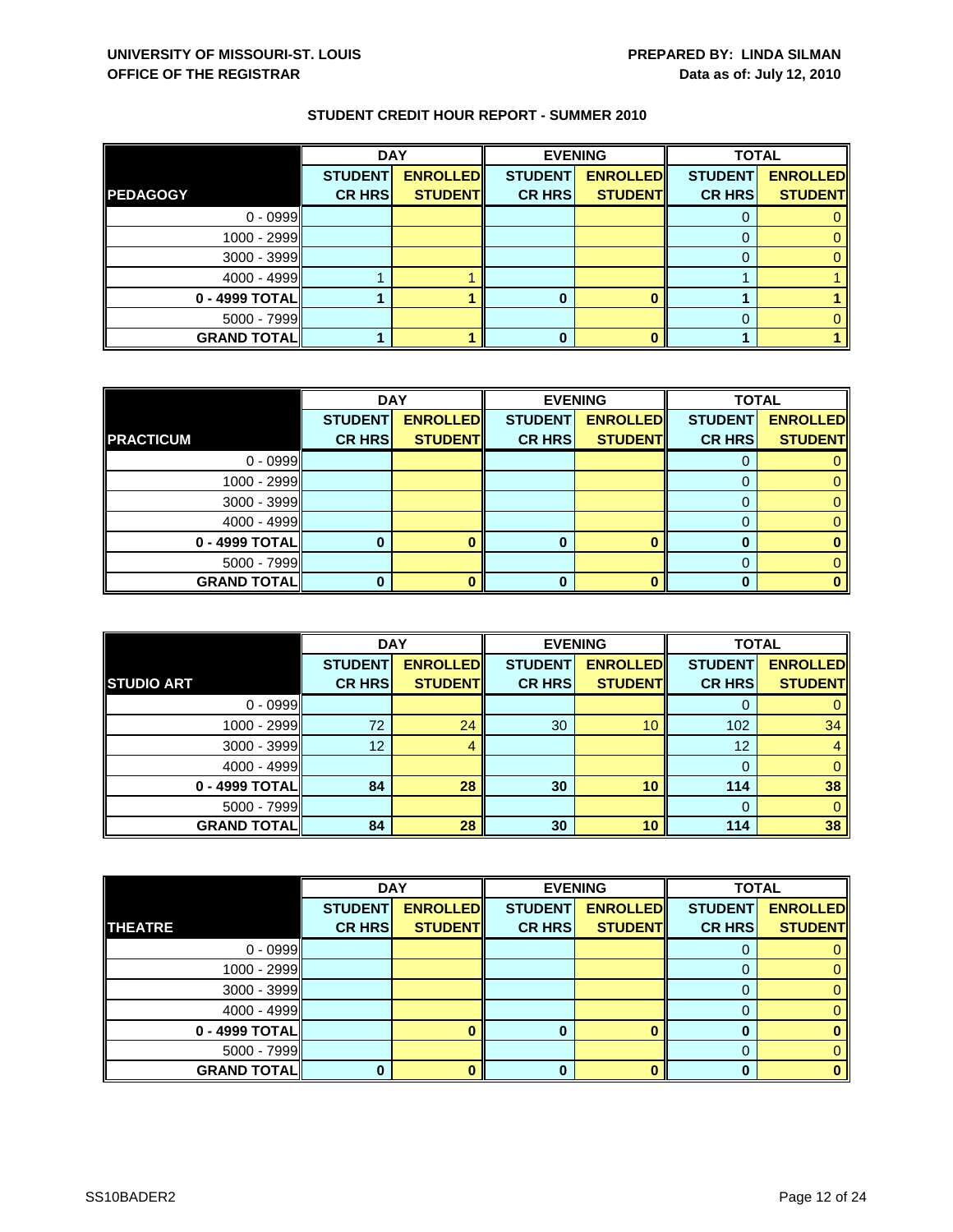|                          | <b>DAY</b>     |                 |                | <b>EVENING</b>  | <b>TOTAL</b>   |                 |
|--------------------------|----------------|-----------------|----------------|-----------------|----------------|-----------------|
|                          | <b>STUDENT</b> | <b>ENROLLED</b> | <b>STUDENT</b> | <b>ENROLLED</b> | <b>STUDENT</b> | <b>ENROLLED</b> |
| <b>THEATRE AND DANCE</b> | <b>CR HRS</b>  | <b>STUDENT</b>  | <b>CR HRS</b>  | <b>STUDENT</b>  | <b>CR HRS</b>  | <b>STUDENT</b>  |
| $0 - 0999$               |                |                 |                |                 |                |                 |
| $1000 - 2999$            | 264            | 88              |                |                 | 264            | 88              |
| $3000 - 3999$            |                |                 |                |                 |                |                 |
| $4000 - 4999$            |                |                 |                |                 |                |                 |
| 0 - 4999 TOTAL           | 264            | 88              | 0              |                 | 264            | 88              |
| $5000 - 7999$            |                |                 |                |                 |                |                 |
| <b>GRAND TOTAL</b>       | 264            | 88              | 0              |                 | 264            | 88              |

|                                 | <b>DAY</b>     |                 | <b>EVENING</b> |                 | <b>TOTAL</b>   |                 |
|---------------------------------|----------------|-----------------|----------------|-----------------|----------------|-----------------|
|                                 | <b>STUDENT</b> | <b>ENROLLED</b> | <b>STUDENT</b> | <b>ENROLLED</b> | <b>STUDENT</b> | <b>ENROLLED</b> |
| <b>THEORY &amp; COMPOSITION</b> | <b>CR HRS</b>  | <b>STUDENT</b>  | <b>CR HRS</b>  | <b>STUDENT</b>  | <b>CR HRS</b>  | <b>STUDENT</b>  |
| $0 - 0999$                      |                |                 |                |                 |                |                 |
| $1000 - 2999$                   |                |                 |                |                 |                |                 |
| $3000 - 3999$                   |                |                 |                |                 |                |                 |
| $4000 - 4999$                   | ≏              |                 |                |                 | 3              |                 |
| 0 - 4999 TOTAL                  |                |                 |                |                 |                |                 |
| $5000 - 7999$                   |                |                 |                |                 |                |                 |
| <b>GRAND TOTAL</b>              |                |                 |                |                 |                |                 |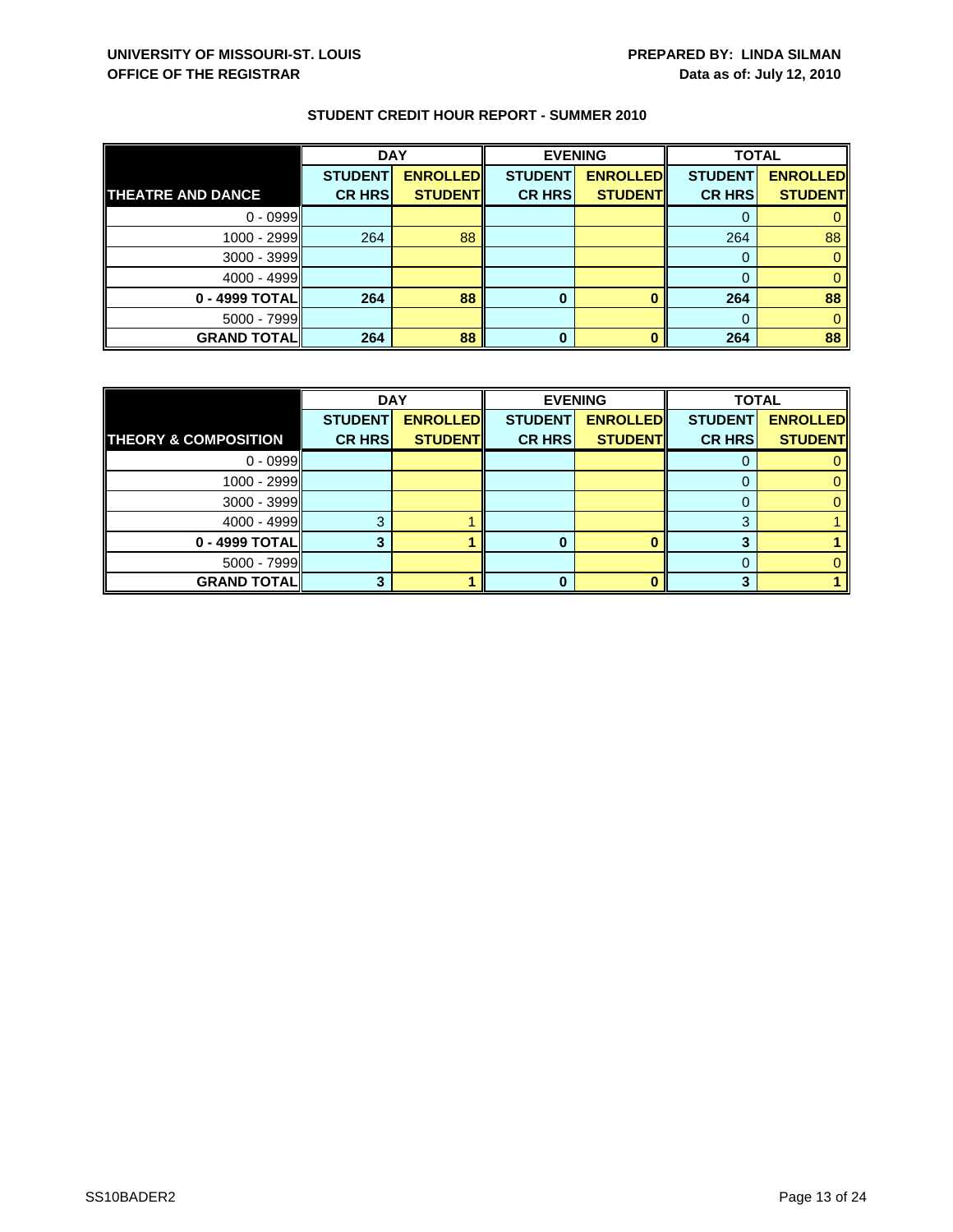|                     | <b>DAY</b>                      |                                    | <b>EVENING</b>                  |                                   | <b>TOTAL</b>                    |                                   |
|---------------------|---------------------------------|------------------------------------|---------------------------------|-----------------------------------|---------------------------------|-----------------------------------|
| <b>ACCOUNTING</b>   | <b>STUDENT</b><br><b>CR HRS</b> | <b>ENROLLEDI</b><br><b>STUDENT</b> | <b>STUDENT</b><br><b>CR HRS</b> | <b>ENROLLED</b><br><b>STUDENT</b> | <b>STUDENT</b><br><b>CR HRS</b> | <b>ENROLLED</b><br><b>STUDENT</b> |
|                     |                                 |                                    |                                 |                                   |                                 |                                   |
| $0 - 0999$          |                                 |                                    |                                 |                                   |                                 |                                   |
| $1000 - 2999$       | 138                             | 46                                 | 117                             | 39                                | 255                             | 85                                |
| $3000 - 3999$       | 102                             | 34                                 | 288                             | 96                                | 390                             | 130                               |
| $4000 - 4999$       |                                 |                                    |                                 |                                   | 0                               |                                   |
| 0 - 4999 TOTAL      | 240                             | 80                                 | 405                             | 135                               | 645                             | 215                               |
| $5000 - 7999$       | 186                             | 62                                 |                                 |                                   | 186                             | 62                                |
| <b>GRAND TOTALI</b> | 426                             | 142                                | 405                             | 135                               | 831                             | 277                               |

|                       | <b>DAY</b>     |                 |                | <b>EVENING</b>  | <b>TOTAL</b>   |                 |
|-----------------------|----------------|-----------------|----------------|-----------------|----------------|-----------------|
| <b>BUSINESS</b>       | <b>STUDENT</b> | <b>ENROLLED</b> | <b>STUDENT</b> | <b>ENROLLED</b> | <b>STUDENT</b> | <b>ENROLLED</b> |
| <b>ADMINISTRATION</b> | <b>CR HRS</b>  | <b>STUDENT</b>  | <b>CR HRS</b>  | <b>STUDENT</b>  | <b>CR HRS</b>  | <b>STUDENT</b>  |
| $0 - 0999$            |                |                 |                |                 |                |                 |
| $1000 - 2999$         | 141            | 47              | 57             | 19              | 198            | 66              |
| $3000 - 3999$         |                |                 |                |                 | O              |                 |
| $4000 - 4999$         |                |                 |                |                 |                | 0               |
| 0 - 4999 TOTAL        | 141            | 47              | 57             | 19              | 198            | 66              |
| $5000 - 7999$         | 605            | 203             |                |                 | 605            | 203             |
| <b>GRAND TOTAL</b>    | 746            | 250             | 57             | 19              | 803            | 269             |

|                    | <b>DAY</b>     |                 |                | <b>EVENING</b>  | <b>TOTAL</b>   |                 |
|--------------------|----------------|-----------------|----------------|-----------------|----------------|-----------------|
|                    | <b>STUDENT</b> | <b>ENROLLED</b> | <b>STUDENT</b> | <b>ENROLLED</b> | <b>STUDENT</b> | <b>ENROLLED</b> |
| <b>FINANCE</b>     | <b>CR HRS</b>  | <b>STUDENT</b>  | <b>CR HRS</b>  | <b>STUDENT</b>  | <b>CR HRS</b>  | <b>STUDENT</b>  |
| $0 - 0999$         |                |                 |                |                 | O              |                 |
| 1000 - 2999        |                |                 |                |                 |                |                 |
| 3000 - 3999        | 325            | 109             | 261            | 87              | 586            | 196             |
| $4000 - 4999$      |                |                 |                |                 | 0              | 0               |
| 0 - 4999 TOTAL     | 325            | 109             | 261            | 87              | 586            | 196             |
| $5000 - 7999$      | 9              | 3               |                |                 | 9              | 3               |
| <b>GRAND TOTAL</b> | 334            | 112             | 261            | 87              | 595            | 199             |

|                    | <b>DAY</b>     |                  | <b>EVENING</b> |                 | <b>TOTAL</b>   |                 |
|--------------------|----------------|------------------|----------------|-----------------|----------------|-----------------|
| <b>INFORMATION</b> | <b>STUDENT</b> | <b>ENROLLEDI</b> | <b>STUDENT</b> | <b>ENROLLED</b> | <b>STUDENT</b> | <b>ENROLLED</b> |
| <b>SYSTEMS</b>     | <b>CR HRS</b>  | <b>STUDENT</b>   | <b>CR HRS</b>  | <b>STUDENT</b>  | <b>CR HRS</b>  | <b>STUDENT</b>  |
| $0 - 0999$         |                |                  |                |                 | O              | 0               |
| 1000 - 2999        | 234            | 78               | 63             | 21              | 297            | 99              |
| $3000 - 3999$      | 6              |                  | 117            | 39              | 123            | 41              |
| $4000 - 4999$      |                |                  |                |                 | 0              | $\mathbf{0}$    |
| 0 - 4999 TOTAL     | 240            | 80               | 180            | 60              | 420            | 140             |
| $5000 - 7999$      | 162            | 54               |                |                 | 162            | 54              |
| <b>GRAND TOTAL</b> | 402            | 134              | 180            | 60              | 582            | 194             |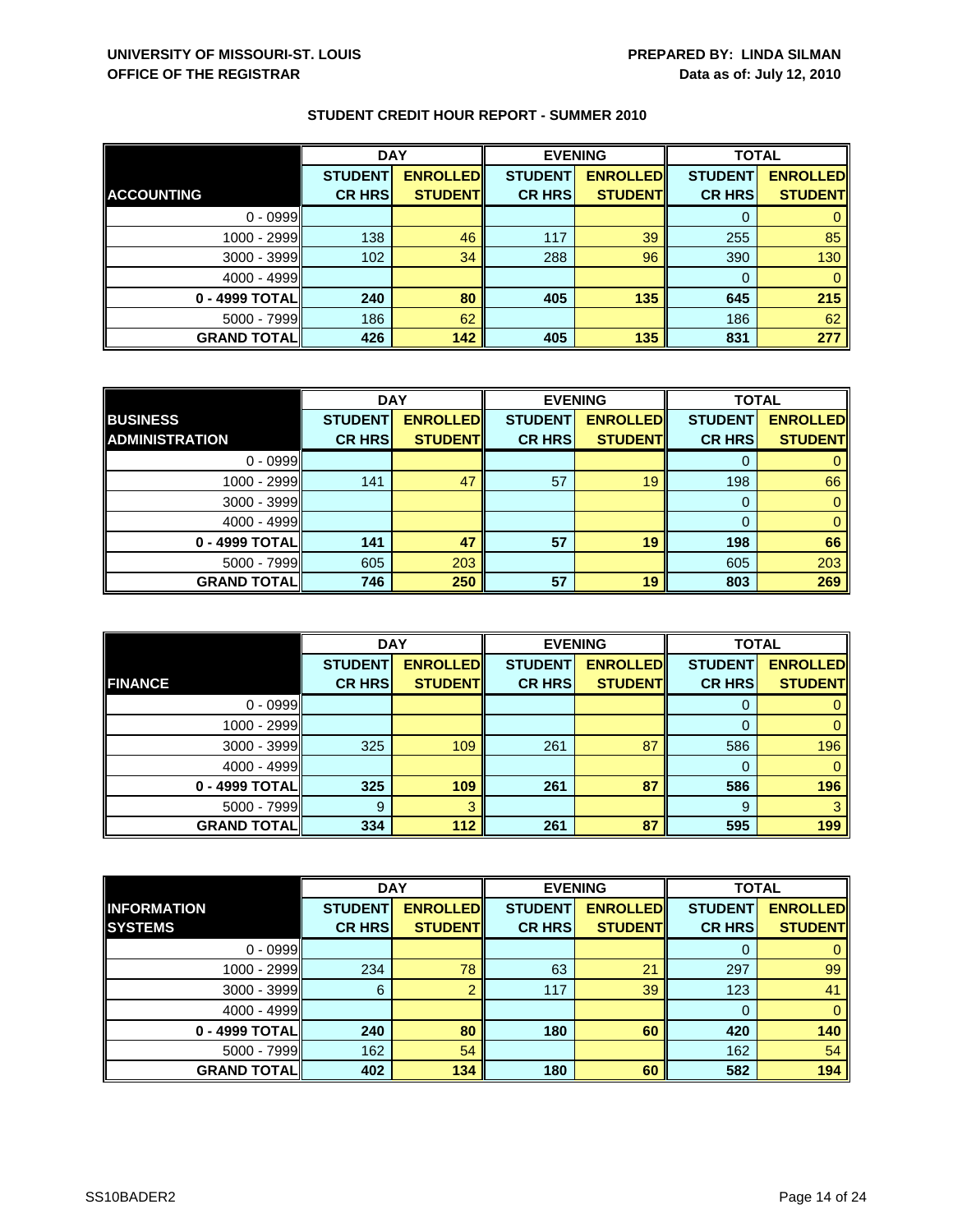| <b>LOGISTICS &amp;</b> | <b>DAY</b>     |                 | <b>EVENING</b> |                 | <b>TOTAL</b>   |                 |
|------------------------|----------------|-----------------|----------------|-----------------|----------------|-----------------|
| <b>OPERATIONS</b>      | <b>STUDENT</b> | <b>ENROLLED</b> | <b>STUDENT</b> | <b>ENROLLED</b> | <b>STUDENT</b> | <b>ENROLLED</b> |
| <b>MANAGEMENT</b>      | <b>CR HRS</b>  | <b>STUDENT</b>  | <b>CR HRS</b>  | <b>STUDENT</b>  | <b>CR HRS</b>  | <b>STUDENT</b>  |
| $0 - 0999$             |                |                 |                |                 |                |                 |
| 1000 - 2999II          |                |                 |                |                 |                |                 |
| $3000 - 3999$          | 357            | 119             | 231            | 77              | 588            | 196             |
| $4000 - 4999$          |                |                 |                |                 |                |                 |
| 0 - 4999 TOTAL         | 357            | 119             | 231            | 77              | 588            | 196             |
| $5000 - 7999$          | 237            | 80              |                |                 | 237            | 80              |
| <b>GRAND TOTAL</b>     | 594            | 199             | 231            | 77              | 825            | 276             |

|                    | <b>DAY</b>     |                 | <b>EVENING</b> |                 | <b>TOTAL</b>   |                 |
|--------------------|----------------|-----------------|----------------|-----------------|----------------|-----------------|
|                    | <b>STUDENT</b> | <b>ENROLLED</b> | <b>STUDENT</b> | <b>ENROLLED</b> | <b>STUDENT</b> | <b>ENROLLED</b> |
| <b>IMANAGEMENT</b> | <b>CR HRS</b>  | <b>STUDENT</b>  | <b>CR HRS</b>  | <b>STUDENT</b>  | <b>CR HRS</b>  | <b>STUDENT</b>  |
| $0 - 0999$         |                |                 |                |                 |                |                 |
| $1000 - 2999$      |                |                 |                |                 | 0              |                 |
| $3000 - 3999$      | 117            | 39              | 132            | 44              | 249            | 83              |
| $4000 - 4999$      | 207            | 69              | 84             | 28              | 291            | 97              |
| 0 - 4999 TOTAL     | 324            | 108             | 216            | 72              | 540            | 180             |
| $5000 - 7999$      | 93             | 31              |                |                 | 93             | 31              |
| <b>GRAND TOTAL</b> | 417            | 139             | 216            | 72              | 633            | 211             |

|                            | <b>DAY</b>     |                 | <b>EVENING</b> |                 | <b>TOTAL</b>   |                 |
|----------------------------|----------------|-----------------|----------------|-----------------|----------------|-----------------|
| <b>MANAGEMENT</b>          | <b>STUDENT</b> | <b>ENROLLED</b> | <b>STUDENT</b> | <b>ENROLLED</b> | <b>STUDENT</b> | <b>ENROLLED</b> |
| <b>INFORMATION SYSTEMS</b> | <b>CR HRS</b>  | <b>STUDENT</b>  | <b>CR HRS</b>  | <b>STUDENT</b>  | <b>CR HRS</b>  | <b>STUDENT</b>  |
| $0 - 0999$                 |                |                 |                |                 |                |                 |
| 1000 - 2999                |                |                 |                |                 |                |                 |
| $3000 - 3999$              |                |                 |                |                 |                |                 |
| $4000 - 4999$              |                |                 |                |                 |                |                 |
| 0 - 4999 TOTAL             |                |                 |                |                 |                |                 |
| $5000 - 7999$              |                |                 |                |                 |                |                 |
| <b>GRAND TOTALI</b>        |                |                 |                |                 |                |                 |

|                    | <b>DAY</b>     |                 | <b>EVENING</b> |                 | <b>TOTAL</b>   |                 |
|--------------------|----------------|-----------------|----------------|-----------------|----------------|-----------------|
|                    | <b>STUDENT</b> | <b>ENROLLED</b> | <b>STUDENT</b> | <b>ENROLLED</b> | <b>STUDENT</b> | <b>ENROLLED</b> |
| <b>MARKETING</b>   | <b>CR HRS</b>  | <b>STUDENT</b>  | <b>CR HRS</b>  | <b>STUDENT</b>  | <b>CR HRS</b>  | <b>STUDENT</b>  |
| $0 - 0999$         |                |                 |                |                 | 0              | $\mathbf{0}$    |
| 1000 - 2999        |                |                 |                |                 | 0              | $\mathbf{0}$    |
| 3000 - 3999        | 147            | 49              | 141            | 47              | 288            | 96              |
| $4000 - 4999$      |                |                 |                |                 | $\Omega$       | $\overline{0}$  |
| 0 - 4999 TOTAL     | 147            | 49              | 141            | 47              | 288            | 96              |
| $5000 - 7999$      | 147            | 49              |                |                 | 147            | 49              |
| <b>GRAND TOTAL</b> | 294            | 98              | 141            | 47              | 435            | 145             |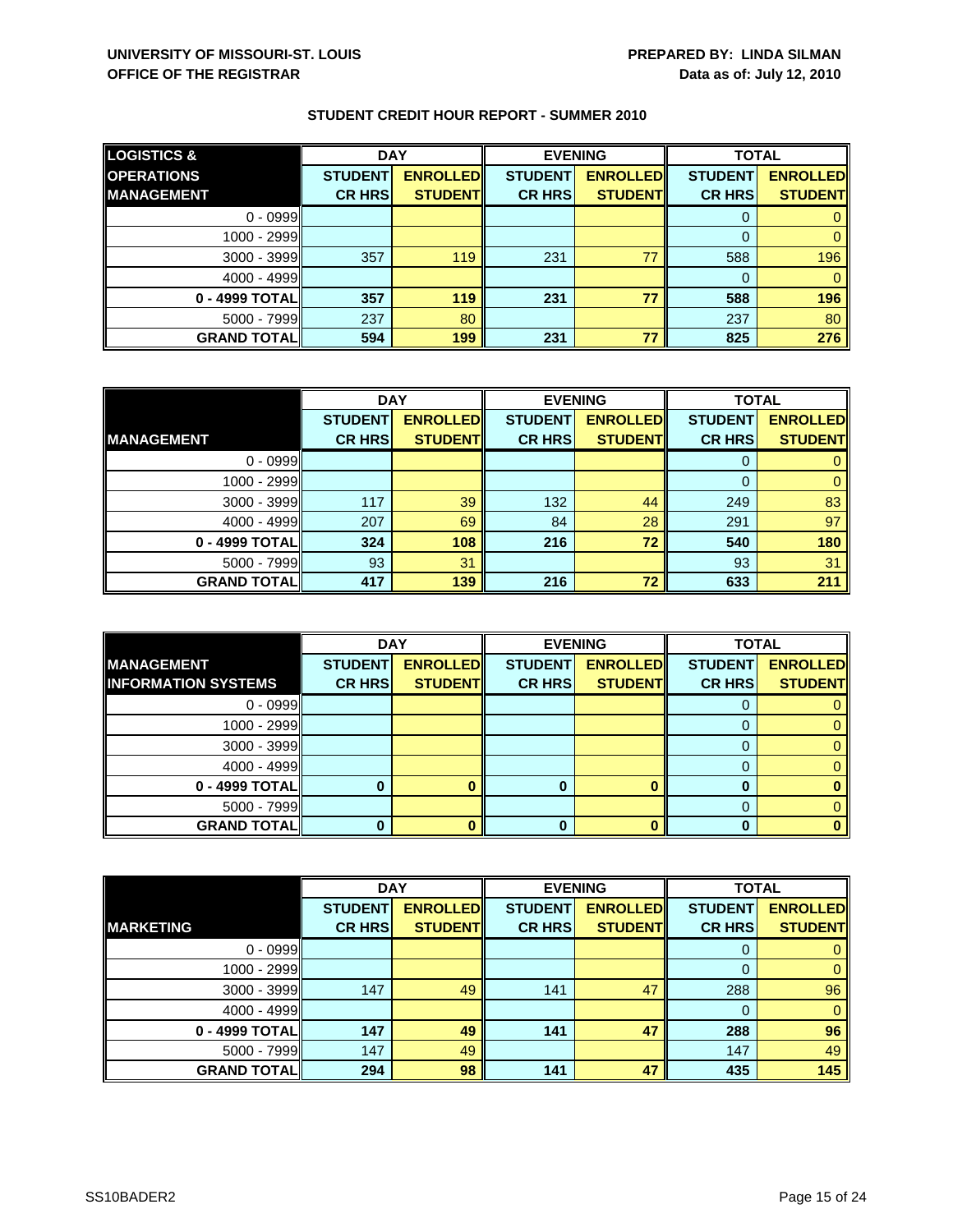|                    | <b>DAY</b>     |                 |                | <b>EVENING</b>  | <b>TOTAL</b>   |                 |
|--------------------|----------------|-----------------|----------------|-----------------|----------------|-----------------|
| <b>ADULT</b>       | <b>STUDENT</b> | <b>ENROLLED</b> | <b>STUDENT</b> | <b>ENROLLED</b> | <b>STUDENT</b> | <b>ENROLLED</b> |
| <b>EDUCATION</b>   | <b>CR HRS</b>  | <b>STUDENT</b>  | <b>CR HRS</b>  | <b>STUDENT</b>  | <b>CR HRS</b>  | <b>STUDENT</b>  |
| $0 - 0999$         |                |                 |                |                 |                |                 |
| 1000 - 2999        |                |                 |                |                 |                |                 |
| 3000 - 3999        |                |                 |                |                 |                |                 |
| $4000 - 4999$      |                |                 |                |                 |                |                 |
| 0 - 4999 TOTAL     |                |                 | 0              |                 |                |                 |
| 5000 - 7999        | 33             | 11              |                |                 | 33             |                 |
| <b>GRAND TOTAL</b> | 33             | 11              |                |                 | 33             |                 |

|                    | <b>DAY</b>     |                 |                | <b>EVENING</b>  | <b>TOTAL</b>   |                 |
|--------------------|----------------|-----------------|----------------|-----------------|----------------|-----------------|
| <b>COUNSELOR</b>   | <b>STUDENT</b> | <b>ENROLLED</b> | <b>STUDENT</b> | <b>ENROLLED</b> | <b>STUDENT</b> | <b>ENROLLED</b> |
| <b>EDUCATION</b>   | <b>CR HRS</b>  | <b>STUDENT</b>  | <b>CR HRS</b>  | <b>STUDENT</b>  | <b>CR HRS</b>  | <b>STUDENT</b>  |
| $0 - 0999$         |                |                 |                |                 |                |                 |
| 1000 - 2999        |                |                 |                |                 | $\Omega$       |                 |
| $3000 - 3999$      | 15             | 5               |                |                 | 15             | b               |
| $4000 - 4999$      |                |                 |                |                 |                |                 |
| 0 - 4999 TOTAL     | 15             |                 | 0              | $\bf{0}$        | 15             |                 |
| $5000 - 7999$      | 592            | 200             |                |                 | 592            | 200             |
| <b>GRAND TOTAL</b> | 607            | 205             | 0              | n               | 607            | 205             |

|                        | <b>DAY</b>     |                 |                | <b>EVENING</b>  | <b>TOTAL</b>   |                 |
|------------------------|----------------|-----------------|----------------|-----------------|----------------|-----------------|
| <b>EARLY CHILDHOOD</b> | <b>STUDENT</b> | <b>ENROLLED</b> | <b>STUDENT</b> | <b>ENROLLED</b> | <b>STUDENT</b> | <b>ENROLLED</b> |
| <b>EDUCATION</b>       | <b>CR HRS</b>  | <b>STUDENT</b>  | <b>CR HRS</b>  | <b>STUDENT</b>  | <b>CR HRS</b>  | <b>STUDENT</b>  |
| $0 - 0999$             |                |                 |                |                 | U              |                 |
| 1000 - 2999            |                |                 |                |                 |                |                 |
| $3000 - 3999$          | 86             | 57              |                |                 | 86             | 57              |
| $4000 - 4999$          | 24             | 8               |                |                 | 24             | 8               |
| 0 - 4999 TOTAL         | 110            | 65              | 0              | ŋ               | 110            | 65              |
| $5000 - 7999$          |                |                 |                |                 | $\Omega$       |                 |
| <b>GRAND TOTAL</b>     | 110            | 65              | 0              |                 | 110            | 65              |

|                    | <b>DAY</b>     |                 | <b>EVENING</b> |                 | <b>TOTAL</b>   |                 |
|--------------------|----------------|-----------------|----------------|-----------------|----------------|-----------------|
|                    | <b>STUDENT</b> | <b>ENROLLED</b> | <b>STUDENT</b> | <b>ENROLLED</b> | <b>STUDENT</b> | <b>ENROLLED</b> |
| <b>EDUCATION</b>   | <b>CR HRS</b>  | <b>STUDENT</b>  | <b>CR HRS</b>  | <b>STUDENT</b>  | <b>CR HRS</b>  | <b>STUDENT</b>  |
| $0 - 0999$         |                |                 |                |                 | 0              | 0               |
| 1000 - 2999        | 78             | 25              |                |                 | 78             | 25              |
| $3000 - 3999$      |                |                 |                |                 | 0              | $\mathbf{0}$    |
| $4000 - 4999$      |                |                 |                |                 | 0              | $\mathbf{0}$    |
| 0 - 4999 TOTAL     | 78             | 25              | $\bf{0}$       |                 | 78             | 25              |
| $5000 - 7999$      | 175            | 68              |                |                 | 175            | 68              |
| <b>GRAND TOTAL</b> | 253            | 93              | $\bf{0}$       | n               | 253            | 93              |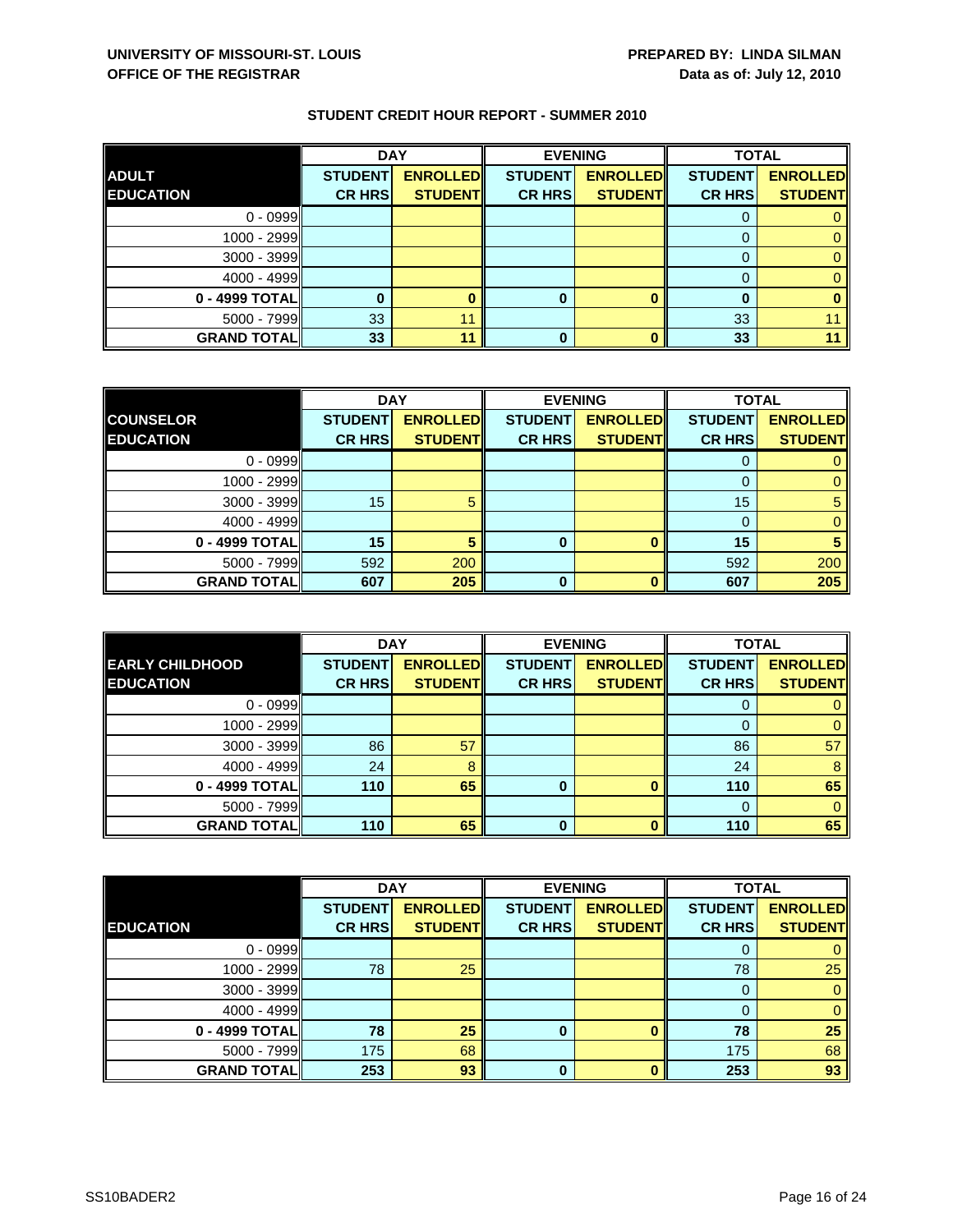|                       | <b>DAY</b>     |                 |                | <b>EVENING</b>  | <b>TOTAL</b>   |                 |
|-----------------------|----------------|-----------------|----------------|-----------------|----------------|-----------------|
| <b>EDUCATIONAL</b>    | <b>STUDENT</b> | <b>ENROLLED</b> | <b>STUDENT</b> | <b>ENROLLED</b> | <b>STUDENT</b> | <b>ENROLLED</b> |
| <b>ADMINISTRATION</b> | <b>CR HRS</b>  | <b>STUDENT</b>  | <b>CR HRS</b>  | <b>STUDENT</b>  | <b>CR HRS</b>  | <b>STUDENT</b>  |
| $0 - 0999$            |                |                 |                |                 |                |                 |
| 1000 - 2999           |                |                 |                |                 |                |                 |
| $3000 - 3999$         |                |                 |                |                 |                |                 |
| $4000 - 4999$         |                |                 |                |                 |                |                 |
| 0 - 4999 TOTAL        |                |                 | 0              |                 |                |                 |
| $5000 - 7999$         | 228            | 76              |                |                 | 228            | 76              |
| <b>GRAND TOTALI</b>   | 228            | 76              | 0              |                 | 228            | 76              |

|                    | <b>DAY</b>     |                 |                | <b>EVENING</b>  | <b>TOTAL</b>   |                 |
|--------------------|----------------|-----------------|----------------|-----------------|----------------|-----------------|
| <b>EDUCATIONAL</b> | <b>STUDENT</b> | <b>ENROLLED</b> | <b>STUDENT</b> | <b>ENROLLED</b> | <b>STUDENT</b> | <b>ENROLLED</b> |
| <b>FOUNDATIONS</b> | <b>CR HRS</b>  | <b>STUDENT</b>  | <b>CR HRS</b>  | <b>STUDENT</b>  | <b>CR HRS</b>  | <b>STUDENT</b>  |
| $0 - 0999$         |                |                 |                |                 |                |                 |
| 1000 - 2999        |                |                 |                |                 |                |                 |
| $3000 - 3999$      |                |                 |                |                 |                |                 |
| 4000 - 4999        |                |                 |                |                 |                |                 |
| 0 - 4999 TOTAL     |                |                 | o              |                 |                |                 |
| $5000 - 7999$      |                |                 |                |                 |                |                 |
| <b>GRAND TOTAL</b> |                |                 |                |                 |                |                 |

|                    | <b>DAY</b>     |                 | <b>EVENING</b> |                 | <b>TOTAL</b>   |                 |
|--------------------|----------------|-----------------|----------------|-----------------|----------------|-----------------|
| <b>EDUCATIONAL</b> | <b>STUDENT</b> | <b>ENROLLED</b> | <b>STUDENT</b> | <b>ENROLLED</b> | <b>STUDENT</b> | <b>ENROLLED</b> |
| <b>PSYCHOLOGY</b>  | <b>CR HRS</b>  | <b>STUDENT</b>  | <b>CR HRS</b>  | <b>STUDENT</b>  | <b>CR HRS</b>  | <b>STUDENT</b>  |
| $0 - 0999$         |                |                 |                |                 |                |                 |
| $1000 - 2999$      | 6              |                 |                |                 | 6              |                 |
| $3000 - 3999$      | 3              |                 |                |                 | 3              |                 |
| $4000 - 4999$      |                |                 |                |                 |                |                 |
| 0 - 4999 TOTAL     | q              |                 | 0              |                 | 9              |                 |
| $5000 - 7999$      | 290            | 86              |                |                 | 290            | 86              |
| <b>GRAND TOTAL</b> | 299            | 89              | 0              |                 | 299            | 89              |

|                    | <b>DAY</b>     |                 | <b>EVENING</b> |                 | <b>TOTAL</b>   |                 |
|--------------------|----------------|-----------------|----------------|-----------------|----------------|-----------------|
| <b>EDUCATIONAL</b> | <b>STUDENT</b> | <b>ENROLLED</b> | <b>STUDENT</b> | <b>ENROLLED</b> | <b>STUDENT</b> | <b>ENROLLED</b> |
| <b>RESEARCH</b>    | <b>CR HRS</b>  | <b>STUDENT</b>  | <b>CR HRS</b>  | <b>STUDENT</b>  | <b>CR HRS</b>  | <b>STUDENT</b>  |
| $0 - 0999$         |                |                 |                |                 | O              | 0               |
| 1000 - 2999        |                |                 |                |                 | 0              | $\mathbf{0}$    |
| $3000 - 3999$      |                |                 |                |                 | 0              | 0               |
| $4000 - 4999$      |                |                 |                |                 | 0              | $\mathbf{0}$    |
| 0 - 4999 TOTAL     |                |                 | 0              |                 | 0              | $\bf{0}$        |
| $5000 - 7999$      | 339            | 113             |                |                 | 339            | 113             |
| <b>GRAND TOTAL</b> | 339            | 113             | $\bf{0}$       | $\Omega$        | 339            | 113             |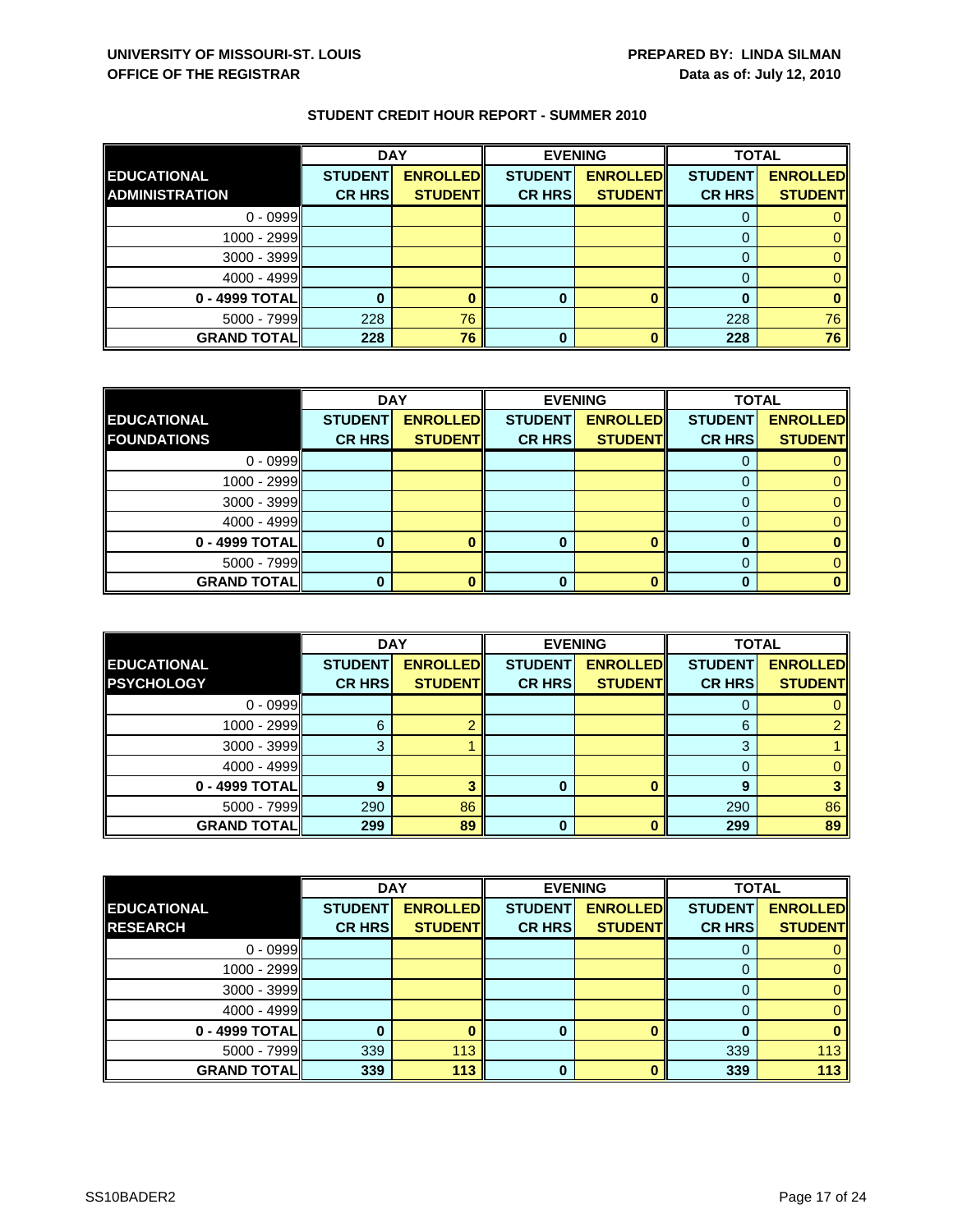|                    | <b>DAY</b>     |                 |                | <b>EVENING</b>  | <b>TOTAL</b>   |                 |
|--------------------|----------------|-----------------|----------------|-----------------|----------------|-----------------|
| <b>EDUCATIONAL</b> | <b>STUDENT</b> | <b>ENROLLED</b> | <b>STUDENT</b> | <b>ENROLLED</b> | <b>STUDENT</b> | <b>ENROLLED</b> |
| <b>TECHNOLOGY</b>  | <b>CR HRS</b>  | <b>STUDENT</b>  | <b>CR HRS</b>  | <b>STUDENT</b>  | <b>CR HRS</b>  | <b>STUDENT</b>  |
| $0 - 0999$         |                |                 |                |                 |                |                 |
| 1000 - 2999        |                |                 |                |                 |                |                 |
| $3000 - 3999$      |                |                 |                |                 | 0              |                 |
| $4000 - 4999$      |                |                 |                |                 |                |                 |
| 0 - 4999 TOTAL     |                |                 |                |                 |                |                 |
| $5000 - 7999$      | 48             | 16              |                |                 | 48             | 16              |
| <b>GRAND TOTAL</b> | 48             | 16              | 0              |                 | 48             | 16              |

|                    | <b>DAY</b>     |                 |                | <b>EVENING</b>  | <b>TOTAL</b>   |                 |
|--------------------|----------------|-----------------|----------------|-----------------|----------------|-----------------|
| <b>IELEMENTARY</b> | <b>STUDENT</b> | <b>ENROLLED</b> | <b>STUDENT</b> | <b>ENROLLED</b> | <b>STUDENT</b> | <b>ENROLLED</b> |
| <b>EDUCATION</b>   | <b>CR HRS</b>  | <b>STUDENT</b>  | <b>CR HRS</b>  | <b>STUDENT</b>  | <b>CR HRS</b>  | <b>STUDENT</b>  |
| $0 - 0999$         |                |                 |                |                 |                |                 |
| 1000 - 2999        |                |                 |                |                 | 0              |                 |
| $3000 - 3999$      | 183            | 61              | 84             | 28              | 267            | 89              |
| $4000 - 4999$      | 93             | 31              | 21             |                 | 114            | 38              |
| 0 - 4999 TOTAL     | 276            | 92              | 105            | 35              | 381            | 127             |
| $5000 - 7999$      | 388            | 130             |                |                 | 388            | 130             |
| <b>GRAND TOTAL</b> | 664            | 222             | 105            | 35              | 769            | 257             |

|                             | <b>DAY</b>     |                 |                | <b>EVENING</b>  | <b>TOTAL</b>   |                 |
|-----------------------------|----------------|-----------------|----------------|-----------------|----------------|-----------------|
|                             | <b>STUDENT</b> | <b>ENROLLED</b> | <b>STUDENT</b> | <b>ENROLLED</b> | <b>STUDENT</b> | <b>ENROLLED</b> |
| <b>HEALTH &amp; PHYS ED</b> | <b>CR HRS</b>  | <b>STUDENT</b>  | <b>CR HRS</b>  | <b>STUDENT</b>  | <b>CR HRS</b>  | <b>STUDENT</b>  |
| $0 - 0999$                  |                |                 |                |                 | O              |                 |
| 1000 - 2999                 |                |                 |                |                 |                |                 |
| $3000 - 3999$               |                |                 |                |                 |                |                 |
| $4000 - 4999$               |                |                 |                |                 |                |                 |
| 0 - 4999 TOTAL              |                |                 |                |                 |                |                 |
| $5000 - 7999$               |                |                 |                |                 |                |                 |
| <b>GRAND TOTAL</b>          |                |                 | 0              |                 |                |                 |

|                         | <b>DAY</b>     |                 |                | <b>EVENING</b>  | <b>TOTAL</b>   |                 |
|-------------------------|----------------|-----------------|----------------|-----------------|----------------|-----------------|
|                         | <b>STUDENT</b> | <b>ENROLLED</b> | <b>STUDENT</b> | <b>ENROLLED</b> | <b>STUDENT</b> | <b>ENROLLED</b> |
| <b>HIGHER EDUCATION</b> | <b>CR HRS</b>  | <b>STUDENT</b>  | <b>CR HRS</b>  | <b>STUDENT</b>  | <b>CR HRS</b>  | <b>STUDENT</b>  |
| $0 - 0999$              |                |                 |                |                 |                |                 |
| 1000 - 2999             |                |                 |                |                 | 0              | 0               |
| $3000 - 3999$           |                |                 |                |                 | 0              | 0               |
| $4000 - 4999$           |                |                 |                |                 |                | 0               |
| 0 - 4999 TOTAL          |                |                 | 0              |                 |                | 0               |
| $5000 - 7999$           | 105            | 35              |                |                 | 105            | 35              |
| <b>GRAND TOTAL</b>      | 105            | 35              | $\bf{0}$       |                 | 105            | 35              |

|                                                                | <b>DAY</b> | <b>EVENING</b> | $\cdots$<br><u>ль</u> |            |
|----------------------------------------------------------------|------------|----------------|-----------------------|------------|
| מרחי<br>SS <sub>1</sub><br>OB<br>⊢ו⊣ו<br>$5$ AI<br>$\tilde{ }$ |            |                | Page<br>- 10-         | of 24<br>- |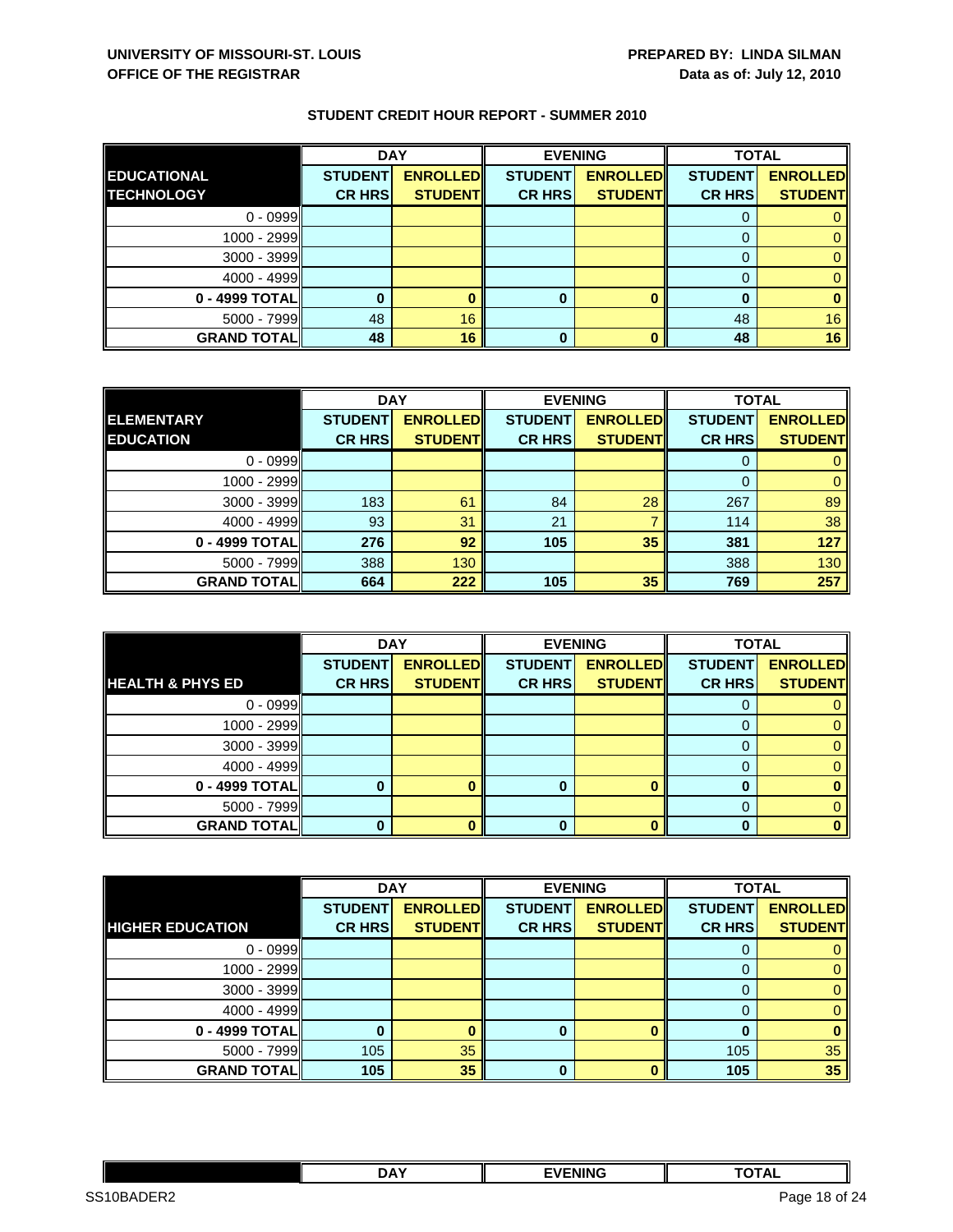| <b>MIDDLE EDUCATION</b> | <b>STUDENT</b><br><b>CR HRS</b> | <b>ENROLLED</b><br><b>STUDENT</b> | <b>STUDENT</b><br><b>CR HRS</b> | <b>ENROLLED</b><br><b>STUDENT</b> | <b>STUDENT</b><br><b>CR HRS</b> | <b>ENROLLED</b><br><b>STUDENT</b> |
|-------------------------|---------------------------------|-----------------------------------|---------------------------------|-----------------------------------|---------------------------------|-----------------------------------|
| $0 - 0999$              |                                 |                                   |                                 |                                   |                                 |                                   |
| 1000 - 2999             |                                 |                                   |                                 |                                   |                                 |                                   |
| $3000 - 3999$           |                                 |                                   |                                 |                                   |                                 |                                   |
| $4000 - 4999$           |                                 |                                   |                                 |                                   |                                 |                                   |
| 0 - 4999 TOTAL          |                                 |                                   |                                 |                                   |                                 |                                   |
| $5000 - 7999$           |                                 |                                   |                                 |                                   |                                 |                                   |
| <b>GRAND TOTALI</b>     |                                 |                                   |                                 |                                   |                                 |                                   |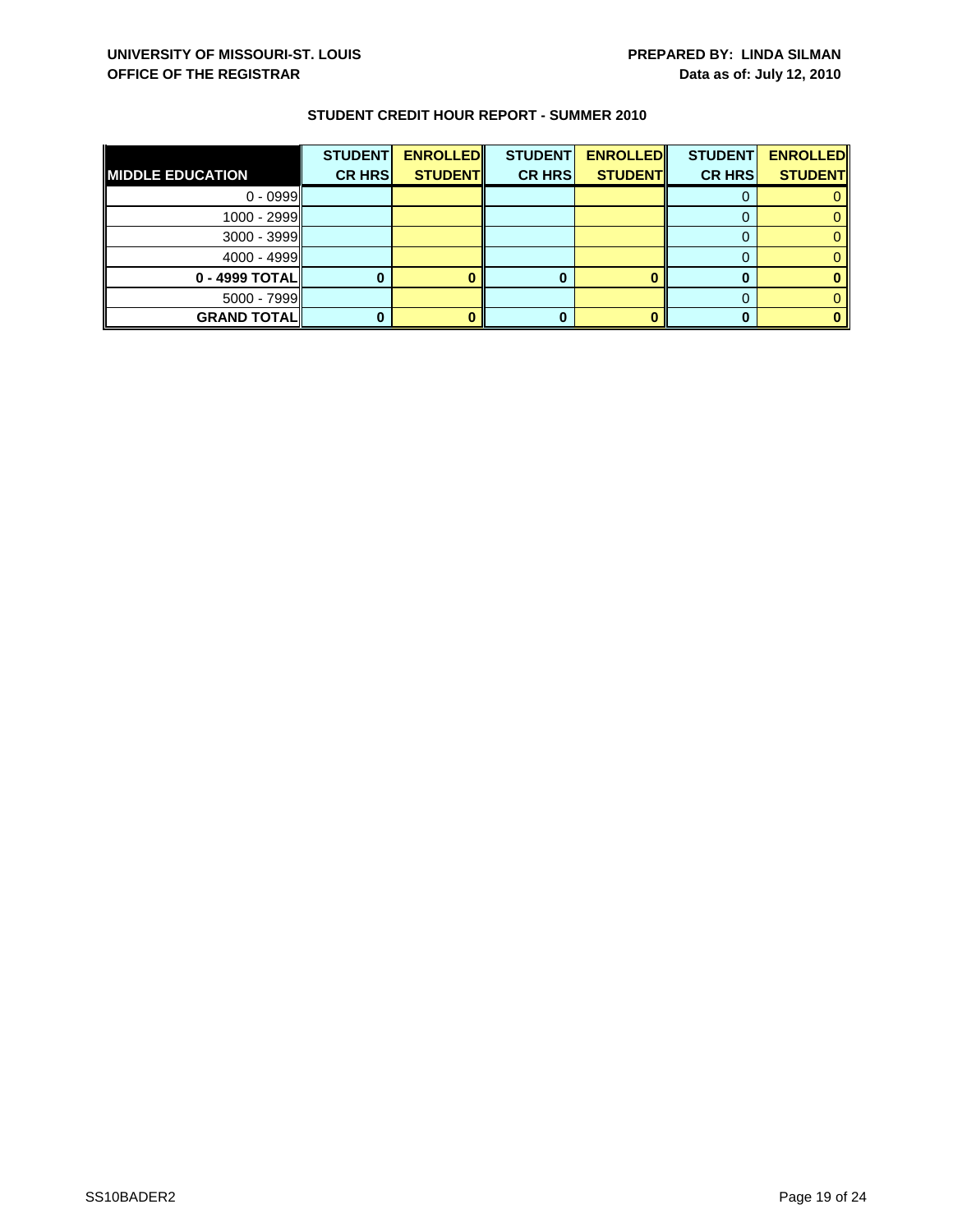|                    | <b>DAY</b>     |                 |                | <b>EVENING</b>  | <b>TOTAL</b>   |                 |
|--------------------|----------------|-----------------|----------------|-----------------|----------------|-----------------|
| <b>PHYSICAL</b>    | <b>STUDENT</b> | <b>ENROLLED</b> | <b>STUDENT</b> | <b>ENROLLED</b> | <b>STUDENT</b> | <b>ENROLLED</b> |
| <b>EDUCATION</b>   | <b>CR HRS</b>  | <b>STUDENT</b>  | <b>CR HRS</b>  | <b>STUDENT</b>  | <b>CR HRS</b>  | <b>STUDENT</b>  |
| $0 - 0999$         |                |                 |                |                 |                |                 |
| 1000 - 2999        |                |                 |                |                 |                |                 |
| $3000 - 3999$      | 188            | 56              |                |                 | 188            | 56              |
| $4000 - 4999$      |                |                 |                |                 | 0              |                 |
| 0 - 4999 TOTAL     | 188            | 56              | 0              |                 | 188            | 56              |
| $5000 - 7999$      | 12             | 4               |                |                 | 12             |                 |
| <b>GRAND TOTAL</b> | 200            | 60              | 0              |                 | 200            | 60              |

|                    | <b>DAY</b>     |                 |                | <b>EVENING</b>  | <b>TOTAL</b>   |                 |
|--------------------|----------------|-----------------|----------------|-----------------|----------------|-----------------|
| <b>SECONDARY</b>   | <b>STUDENT</b> | <b>ENROLLED</b> | <b>STUDENT</b> | <b>ENROLLED</b> | <b>STUDENT</b> | <b>ENROLLED</b> |
| <b>EDUCATION</b>   | <b>CR HRS</b>  | <b>STUDENT</b>  | <b>CR HRS</b>  | <b>STUDENT</b>  | <b>CR HRS</b>  | <b>STUDENT</b>  |
| $0 - 0999$         |                |                 |                |                 |                |                 |
| 1000 - 2999        |                |                 |                |                 |                |                 |
| $3000 - 3999$      |                |                 |                |                 |                |                 |
| $4000 - 4999$      |                |                 |                |                 |                |                 |
| 0 - 4999 TOTAL     |                |                 | 0              | O               | O              |                 |
| $5000 - 7999$      | 52             | 18              |                |                 | 52             | 18              |
| <b>GRAND TOTAL</b> | 52             | 18              | ŋ              | n               | 52             | 18              |

|                    | <b>DAY</b>     |                 | <b>EVENING</b> |                 | <b>TOTAL</b>   |                 |
|--------------------|----------------|-----------------|----------------|-----------------|----------------|-----------------|
| <b>SPECIAL</b>     | <b>STUDENT</b> | <b>ENROLLED</b> | <b>STUDENT</b> | <b>ENROLLED</b> | <b>STUDENT</b> | <b>ENROLLED</b> |
| <b>EDUCATION</b>   | <b>CR HRS</b>  | <b>STUDENT</b>  | <b>CR HRS</b>  | <b>STUDENT</b>  | <b>CR HRS</b>  | <b>STUDENT</b>  |
| $0 - 0999$         |                |                 |                |                 | υ              |                 |
| $1000 - 2999$      |                |                 |                |                 |                |                 |
| $3000 - 3999$      | 18             |                 |                |                 | 18             | 6               |
| $4000 - 4999$      | 9              |                 |                |                 | 9              |                 |
| 0 - 4999 TOTAL     | 27             | q               | 0              |                 | 27             |                 |
| $5000 - 7999$      | 171            | 57              |                |                 | 171            | 57              |
| <b>GRAND TOTAL</b> | 198            | 66              | $\bf{0}$       |                 | 198            | 66              |

|                    | <b>DAY</b>     |                 | <b>EVENING</b> |                 | <b>TOTAL</b>   |                 |
|--------------------|----------------|-----------------|----------------|-----------------|----------------|-----------------|
| <b>TEACHER</b>     | <b>STUDENT</b> | <b>ENROLLED</b> | <b>STUDENT</b> | <b>ENROLLED</b> | <b>STUDENT</b> | <b>ENROLLED</b> |
| <b>EDUCATION</b>   | <b>CR HRS</b>  | <b>STUDENT</b>  | <b>CR HRS</b>  | <b>STUDENT</b>  | <b>CR HRS</b>  | <b>STUDENT</b>  |
| $0 - 0999$         |                |                 |                |                 | 0              | $\mathbf{0}$    |
| 1000 - 2999        | 141            | 47              | 27             | 9               | 168            | 56              |
| $3000 - 3999$      | 282            | 94              | 117            | 39              | 399            | 133             |
| $4000 - 4999$      | 9              | 3               | 87             | 29              | 96             | 32              |
| 0 - 4999 TOTAL     | 432            | 144             | 231            | 77              | 663            | 221             |
| 5000 - 7999        | 824            | 260             |                |                 | 824            | 260             |
| <b>GRAND TOTAL</b> | 1,256          | 404             | 231            | 77              | 1,487          | 481             |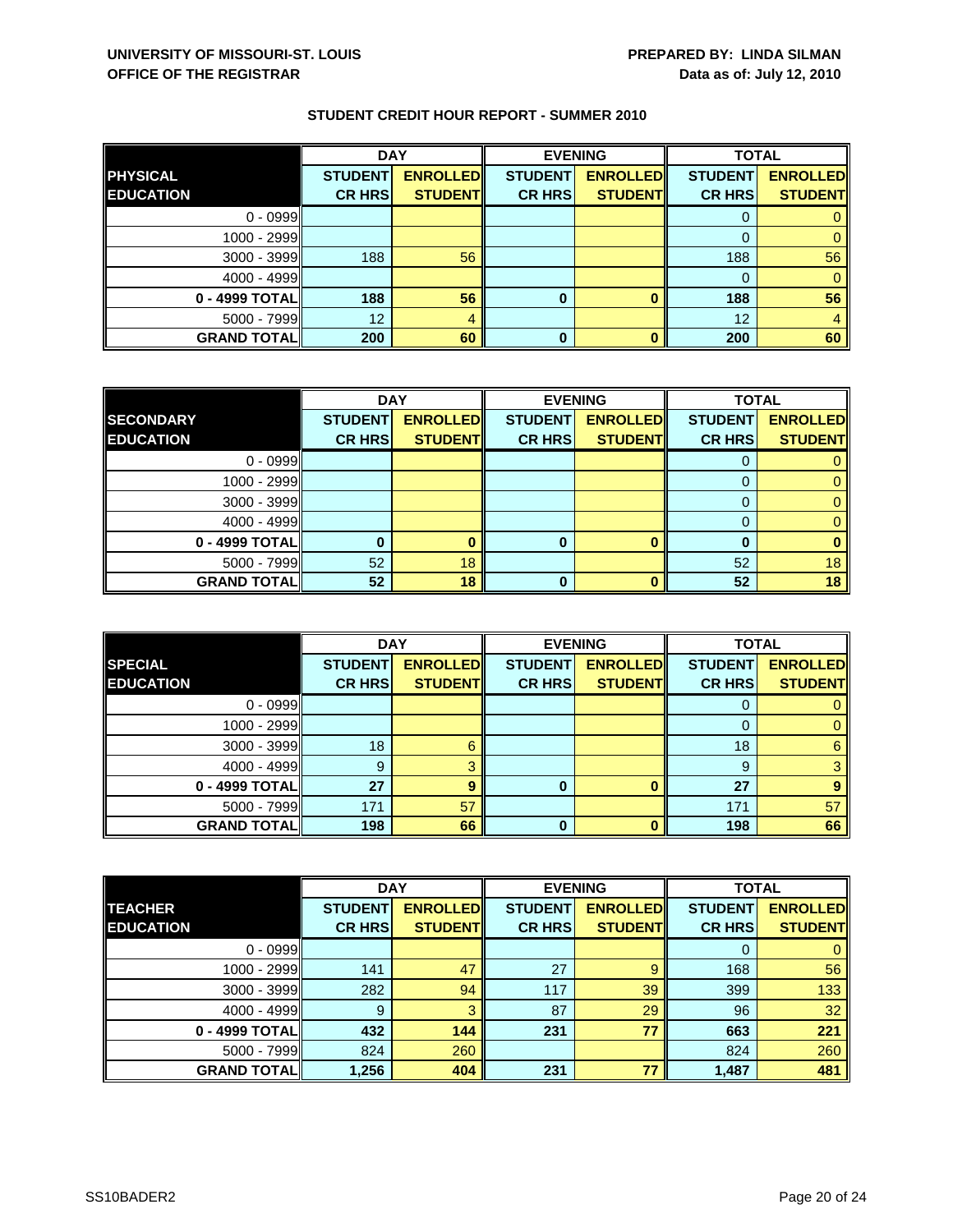|                           | <b>DAY</b>     |                 | <b>EVENING</b> |                 | <b>TOTAL</b>   |                 |
|---------------------------|----------------|-----------------|----------------|-----------------|----------------|-----------------|
| <b>TOTAL COLLEGE OF</b>   | <b>STUDENT</b> | <b>ENROLLED</b> | <b>STUDENT</b> | <b>ENROLLED</b> | <b>STUDENT</b> | <b>ENROLLED</b> |
| <b>ARTS &amp; SCIENCE</b> | <b>CR HRS</b>  | <b>STUDENT</b>  | <b>CR HRS</b>  | <b>STUDENT</b>  | <b>CR HRS</b>  | <b>STUDENT</b>  |
| $0 - 0999$                | 33             | 11              |                |                 | 33             |                 |
| $1000 - 2999$             | 5,933          | 1,799           | 2,185          | 723             | 8,118          | 2,522           |
| $3000 - 3999$             | 1,042          | 358             | 237            | 79              | 1,279          | 437             |
| $4000 - 4999$             | 552            | 192             | 468            | 156             | 1,020          | 348             |
| 0 - 4999 TOTAL            | 7,560          | 2,360           | 2,890          | 958             | 10,450         | 3,318           |
| $5000 - 7999$             | 1,002          | 393             | 0              |                 | 1,002          | 393             |
| <b>GRAND TOTAL</b>        | 8,562          | 2,753           | 2,890          | 958             | 11,452         | 3,711           |

|                                | <b>DAY</b>     |                  | <b>EVENING</b> |                 | <b>TOTAL</b>   |                 |
|--------------------------------|----------------|------------------|----------------|-----------------|----------------|-----------------|
| <b>TOTAL COLLEGE OF</b>        | <b>STUDENT</b> | <b>ENROLLEDI</b> | <b>STUDENT</b> | <b>ENROLLED</b> | <b>STUDENT</b> | <b>ENROLLED</b> |
| <b>BUSINESS ADMINISTRATION</b> | <b>CR HRS</b>  | <b>STUDENT</b>   | <b>CR HRS</b>  | <b>STUDENT</b>  | <b>CR HRS</b>  | <b>STUDENT</b>  |
| $0 - 0999$                     |                |                  |                |                 |                |                 |
| 1000 - 2999                    | 513            | 171              | 237            | 79              | 750            | 250             |
| $3000 - 3999$                  | 1,054          | 352              | 1,170          | 390             | 2,224          | 742             |
| $4000 - 4999$                  | 207            | 69               | 84             | 28              | 291            | 97              |
| 0 - 4999 TOTAL                 | 1,774          | 592              | 1,491          | 497             | 3,265          | 1,089           |
| $5000 - 7999$                  | 1,439          | 482              | 0              |                 | 1,439          | 482             |
| <b>GRAND TOTAL</b>             | 3,213          | 1,074            | 1,491          | 497             | 4,704          | 1,571           |

|                                             | <b>DAY</b>                      |                                   | <b>EVENING</b>                  |                                   | <b>TOTAL</b>                    |                                   |
|---------------------------------------------|---------------------------------|-----------------------------------|---------------------------------|-----------------------------------|---------------------------------|-----------------------------------|
| <b>TOTAL COLLEGE OF</b><br><b>EDUCATION</b> | <b>STUDENT</b><br><b>CR HRS</b> | <b>ENROLLED</b><br><b>STUDENT</b> | <b>STUDENT</b><br><b>CR HRS</b> | <b>ENROLLED</b><br><b>STUDENT</b> | <b>STUDENT</b><br><b>CR HRS</b> | <b>ENROLLED</b><br><b>STUDENT</b> |
| $0 - 0999$                                  |                                 |                                   | Ő                               |                                   |                                 |                                   |
| 1000 - 2999                                 | 225                             | 74                                | 27                              | 9                                 | 252                             | 83                                |
| $3000 - 3999$                               | 775                             | 280                               | 201                             | 67                                | 976                             | 347                               |
| $4000 - 4999$                               | 135                             | 45                                | 108                             | 36                                | 243                             | 81                                |
| 0 - 4999 TOTALI                             | 1,135                           | 399                               | 336                             | 112                               | 1,471                           | 511                               |
| $5000 - 7999$                               | 3,257                           | 1,074                             | 0                               |                                   | 3,257                           | 1,074                             |
| <b>GRAND TOTAL</b>                          | 4,392                           | 1,473                             | 336                             | 112                               | 4,728                           | 1,585                             |

|                              | <b>DAY</b>     |                 | <b>EVENING</b> |                 | <b>TOTAL</b>   |                 |
|------------------------------|----------------|-----------------|----------------|-----------------|----------------|-----------------|
| <b>TOTAL COLLEGE OF</b>      | <b>STUDENT</b> | <b>ENROLLED</b> | <b>STUDENT</b> | <b>ENROLLED</b> | <b>STUDENT</b> | <b>ENROLLED</b> |
| <b>FINE ARTS &amp; COMM.</b> | <b>CR HRS</b>  | <b>STUDENT</b>  | <b>CR HRS</b>  | <b>STUDENT</b>  | <b>CR HRS</b>  | <b>STUDENT</b>  |
| $0 - 0999$                   |                |                 | 0              |                 | O              | 0               |
| 1000 - 2999                  | 1,744          | 582             | 57             | 19              | 1,801          | 601             |
| 3000 - 3999                  | 489            | 155             | 0              |                 | 489            | 155             |
| $4000 - 4999$                | 152            | 44              | 0              |                 | 152            | 44              |
| 0 - 4999 TOTAL               | 2,385          | 781             | 57             | 19              | 2,442          | 800             |
| $5000 - 7999$                | 88             | 30              | 0              |                 | 88             | 30              |
| <b>GRAND TOTAL</b>           | 2,473          | 811             | 57             | 19              | 2,530          | 830             |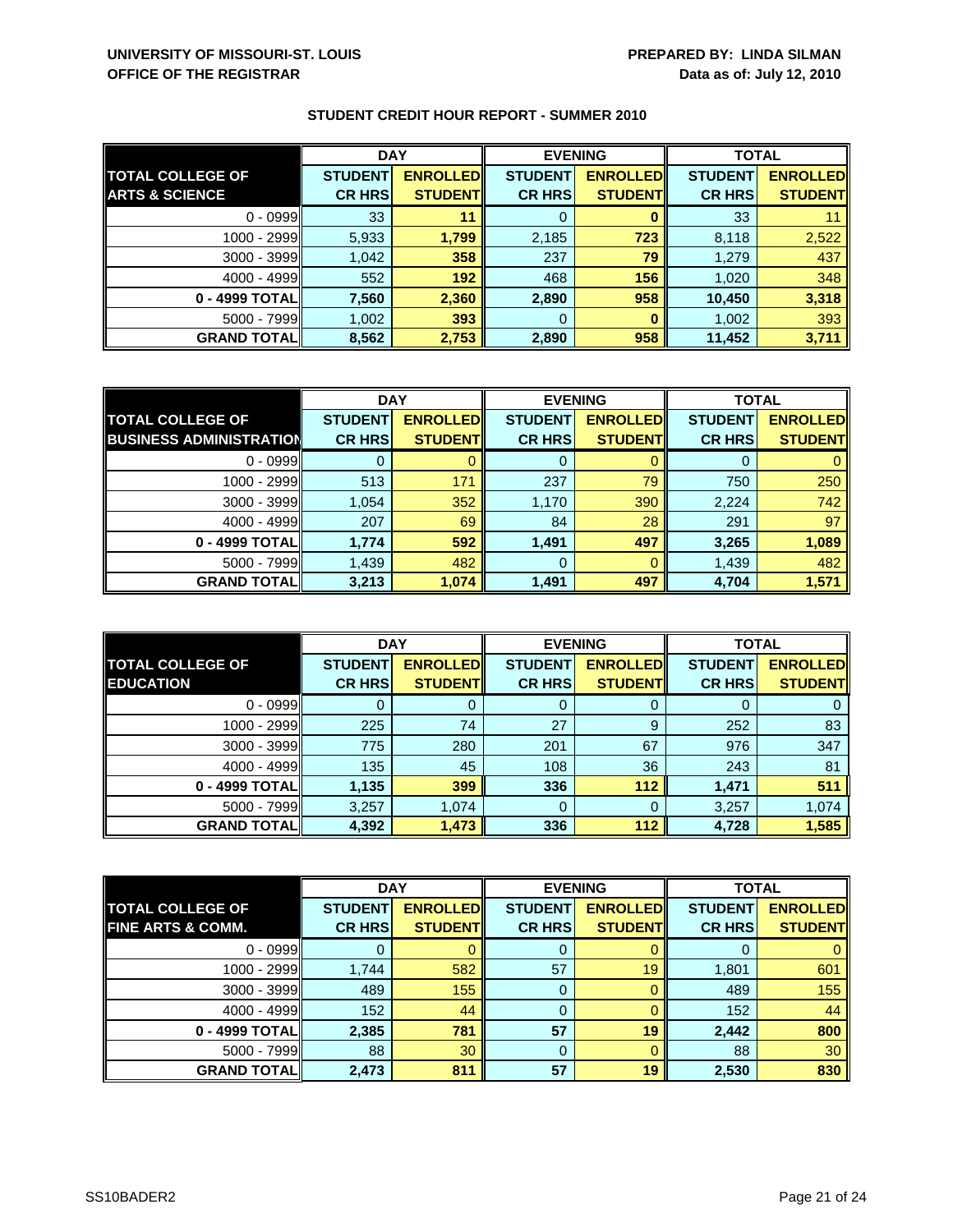|  |  |  |  | <b>STUDENT CREDIT HOUR REPORT - SUMMER 2010</b> |  |
|--|--|--|--|-------------------------------------------------|--|
|--|--|--|--|-------------------------------------------------|--|

|                             | <b>DAY</b>     |                 | <b>EVENING</b> |                 | <b>TOTAL</b>   |                 |
|-----------------------------|----------------|-----------------|----------------|-----------------|----------------|-----------------|
| <b>UMSL/WU ENGINEERING</b>  | <b>STUDENT</b> | <b>ENROLLED</b> | <b>STUDENT</b> | <b>ENROLLED</b> | <b>STUDENT</b> | <b>ENROLLED</b> |
| <b>PRE-ENGINEERING INC</b>  | <b>CR HRS</b>  | <b>STUDENT</b>  | <b>CR HRS</b>  | <b>STUDENT</b>  | <b>CR HRS</b>  | <b>STUDENT</b>  |
| 0 - 0999 Pre-Engineering    |                |                 |                |                 | $\Omega$       |                 |
| 1000 - 2999 Pre-Engineering |                |                 |                |                 | $\Omega$       |                 |
| $0 - 0999$                  |                |                 |                |                 | $\Omega$       |                 |
| 1000 - 2999                 |                |                 | 99             | 38              | 99             | 38              |
| $3000 - 3999$               |                |                 | 297            | 100             | 297            | 100             |
| $4000 - 4999$               | 36             | 9               | 185            | 70              | 221            | 79              |
| 0 - 4999 TOTAL              | 36             | 9               | 581            | 208             | 617            | 217             |
| $5000 - 7999$               |                |                 |                |                 | $\Omega$       |                 |
| <b>GRAND TOTAL</b>          | 36             | 9               | 581            | 208             | 617            | 217             |

|                         | <b>DAY</b>     |                 | <b>EVENING</b> |                 | <b>TOTAL</b>   |                 |
|-------------------------|----------------|-----------------|----------------|-----------------|----------------|-----------------|
| <b>TOTAL COLLEGE OF</b> | <b>STUDENT</b> | <b>ENROLLED</b> | <b>STUDENT</b> | <b>ENROLLED</b> | <b>STUDENT</b> | <b>ENROLLED</b> |
| <b>NURSING</b>          | <b>CR HRS</b>  | <b>STUDENT</b>  | <b>CR HRS</b>  | <b>STUDENT</b>  | <b>CR HRS</b>  | <b>STUDENT</b>  |
| $0 - 0999$              |                |                 |                |                 |                |                 |
| 1000 - 2999             |                |                 |                |                 |                |                 |
| $3000 - 3999$           | 1,065          | 316             | 78             | 26              | 1,143          | 342             |
| $4000 - 4999$           | 743            | 193             | 140            | 28              | 883            | 221             |
| 0 - 4999 TOTALI         | 1,808          | 509             | 218            | 54              | 2,026          | 563             |
| $5000 - 7999$           | 800            | 282             |                |                 | 800            | 282             |
| <b>GRAND TOTAL</b>      | 2,608          | 791             | 218            | 54              | 2,826          | 845             |

|                         | <b>DAY</b>     |                 |                | <b>EVENING</b>  | <b>TOTAL</b>   |                 |
|-------------------------|----------------|-----------------|----------------|-----------------|----------------|-----------------|
| <b>TOTAL COLLEGE OF</b> | <b>STUDENT</b> | <b>ENROLLED</b> | <b>STUDENT</b> | <b>ENROLLED</b> | <b>STUDENT</b> | <b>ENROLLED</b> |
| <b>OPTOMETRY</b>        | <b>CR HRS</b>  | <b>STUDENT</b>  | <b>CR HRS</b>  | <b>STUDENT</b>  | <b>CR HRS</b>  | <b>STUDENT</b>  |
| $0 - 0999$              |                |                 |                |                 |                |                 |
| 1000 - 2999             |                |                 |                |                 |                |                 |
| $3000 - 3999$           |                |                 |                |                 |                |                 |
| $4000 - 4999$           |                |                 |                |                 |                |                 |
| 0 - 4999 TOTAL          |                |                 | 0              |                 |                |                 |
| $5000 - 7999$           | 636            | 119             |                |                 | 636            | 119             |
| <b>GRAND TOTAL</b>      | 636            | 119             | U              |                 | 636            | 119             |

|                    | <b>DAY</b>     |                 | <b>EVENING</b> |                 | <b>TOTAL</b>   |                 |
|--------------------|----------------|-----------------|----------------|-----------------|----------------|-----------------|
| <b>TOTAL</b>       | <b>STUDENT</b> | <b>ENROLLED</b> | <b>STUDENT</b> | <b>ENROLLED</b> | <b>STUDENT</b> | <b>ENROLLED</b> |
| <b>GRADUATE</b>    | <b>CR HRS</b>  | <b>STUDENTI</b> | <b>CR HRS</b>  | <b>STUDENT</b>  | <b>CR HRS</b>  | <b>STUDENT</b>  |
| $0 - 0999$         |                |                 |                |                 |                |                 |
| 1000 - 2999        |                |                 |                |                 |                |                 |
| 3000 - 3999        |                |                 |                |                 |                |                 |
| $4000 - 4999$      |                |                 |                |                 |                |                 |
| 0 - 4999 TOTAL     | 0              |                 | 0              |                 |                |                 |
| $5000 - 7999$      | 125            | 43              |                |                 | 125            | 43              |
| <b>GRAND TOTAL</b> | 125            | 43              | 0              |                 | 125            | 43              |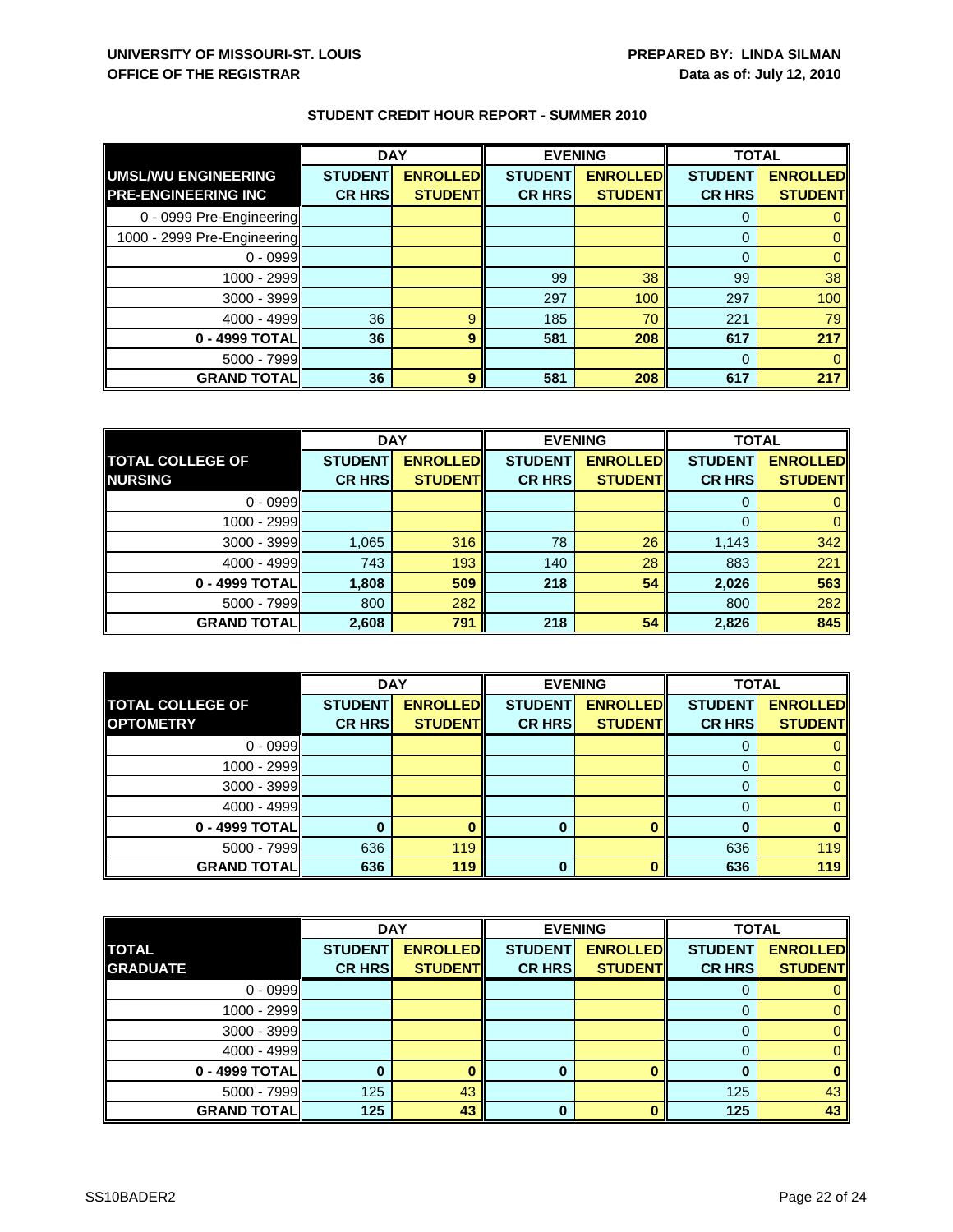|                         | <b>DAY</b>     |                 | <b>EVENING</b> |                 | <b>TOTAL</b>   |                 |
|-------------------------|----------------|-----------------|----------------|-----------------|----------------|-----------------|
| TOTAL AIR &             | <b>STUDENT</b> | <b>ENROLLED</b> | <b>STUDENT</b> | <b>ENROLLED</b> | <b>STUDENT</b> | <b>ENROLLED</b> |
| <b>MILITARY SCIENCE</b> | <b>CR HRS</b>  | <b>STUDENT</b>  | <b>CR HRS</b>  | <b>STUDENT</b>  | <b>CR HRS</b>  | <b>STUDENT</b>  |
| $0 - 0999$              |                |                 |                |                 |                |                 |
| 1000 - 2999             |                |                 |                |                 |                |                 |
| 3000 - 3999             |                |                 |                |                 |                |                 |
| $4000 - 4999$           |                |                 |                |                 |                |                 |
| 0 - 4999 TOTAL          |                |                 |                |                 |                |                 |
| $5000 - 7999$           |                |                 |                |                 |                |                 |
| <b>GRAND TOTAL</b>      |                |                 |                |                 |                |                 |

|                    | <b>DAY</b>     |                 | <b>EVENING</b> |                 | <b>TOTAL</b>   |                 |
|--------------------|----------------|-----------------|----------------|-----------------|----------------|-----------------|
|                    | <b>STUDENT</b> | <b>ENROLLED</b> | <b>STUDENT</b> | <b>ENROLLED</b> | <b>STUDENT</b> | <b>ENROLLED</b> |
| <b>TOTAL CO-OP</b> | <b>CR HRS</b>  | <b>STUDENT</b>  | <b>CR HRS</b>  | <b>STUDENT</b>  | <b>CR HRS</b>  | <b>STUDENT</b>  |
| $0 - 0999$         |                |                 |                |                 |                |                 |
| $1000 - 2999$      |                |                 |                |                 | 0              |                 |
| $3000 - 3999$      | 76             | 16              |                |                 | 76             | 16              |
| $4000 - 4999$      | 51             | 16              |                |                 | 51             | 16              |
| 0 - 4999 TOTAL     | 127            | 32              | 0              |                 | 127.0          | 32              |
| $5000 - 7999$      | 22             |                 |                |                 | 22             |                 |
| <b>GRAND TOTAL</b> | 149            | 36              | O              |                 | 149            | 36              |

|                        | <b>DAY</b>     |                  | <b>EVENING</b> |                 | <b>TOTAL</b>   |                 |
|------------------------|----------------|------------------|----------------|-----------------|----------------|-----------------|
|                        | <b>STUDENT</b> | <b>ENROLLEDI</b> | <b>STUDENT</b> | <b>ENROLLED</b> | <b>STUDENT</b> | <b>ENROLLED</b> |
| <b>TOTAL ON CAMPUS</b> | <b>CR HRS</b>  | <b>STUDENT</b>   | <b>CR HRS</b>  | <b>STUDENT</b>  | <b>CR HRS</b>  | <b>STUDENT</b>  |
| $0 - 0999$             | 33             | 11               | 0              |                 | 33             |                 |
| 1000 - 2999            | 8,415          | 2,626            | 2,605          | 868             | 11,020         | 3,494           |
| $3000 - 3999$          | 4,501          | 1,477            | 1,983          | 662             | 6,484          | 2,139           |
| $4000 - 4999$          | 1,876.0        | 568              | 985            | 318             | 2,861.0        | 886             |
| $0 - 4999$ TOTAL       | 14,825.0       | 4,682            | 5,573          | 1,848           | 20,398.0       | 6,530           |
| $5000 - 7999$          | 7,369          | 2,427            | 0              | O               | 7,369          | 2,427           |
| <b>GRAND TOTALI</b>    | 22,194         | 7,109            | 5,573          | 1,848           | 27,767         | 8,957           |

| <b>TOTAL OFF CAMPUS</b> | <b>DAY</b><br><b>EVENING</b> |                 | <b>TOTAL</b>   |                 |                |                 |
|-------------------------|------------------------------|-----------------|----------------|-----------------|----------------|-----------------|
| <b>CREDIT HOURS BY</b>  | <b>STUDENT</b>               | <b>ENROLLED</b> | <b>STUDENT</b> | <b>ENROLLED</b> | <b>STUDENT</b> | <b>ENROLLED</b> |
| <b>COURSE LEVEL</b>     | <b>CR HRS</b>                | <b>STUDENT</b>  | <b>CR HRS</b>  | <b>STUDENT</b>  | <b>CR HRS</b>  | <b>STUDENT</b>  |
| $0 - 0999$              |                              |                 |                |                 | 4              | $\overline{2}$  |
| 1000 - 2999             | 844                          | 287             |                |                 | 844            | 287             |
| $3000 - 3999$           | 657                          | 219             |                |                 | 657            | 219             |
| $4000 - 4999$           | 291                          | 95              |                |                 | 291            | 95              |
| 0 - 4999 TOTAL          | 1,796                        | 603             | 0              |                 | 1,796          | 603             |
| $5000 - 7999$           | 2,020                        | 658             |                |                 | 2,020          | 658             |
| <b>GRAND TOTAL</b>      | 3,816                        | 1,261           | $\bf{0}$       | n               | 3,816          | 1,261           |